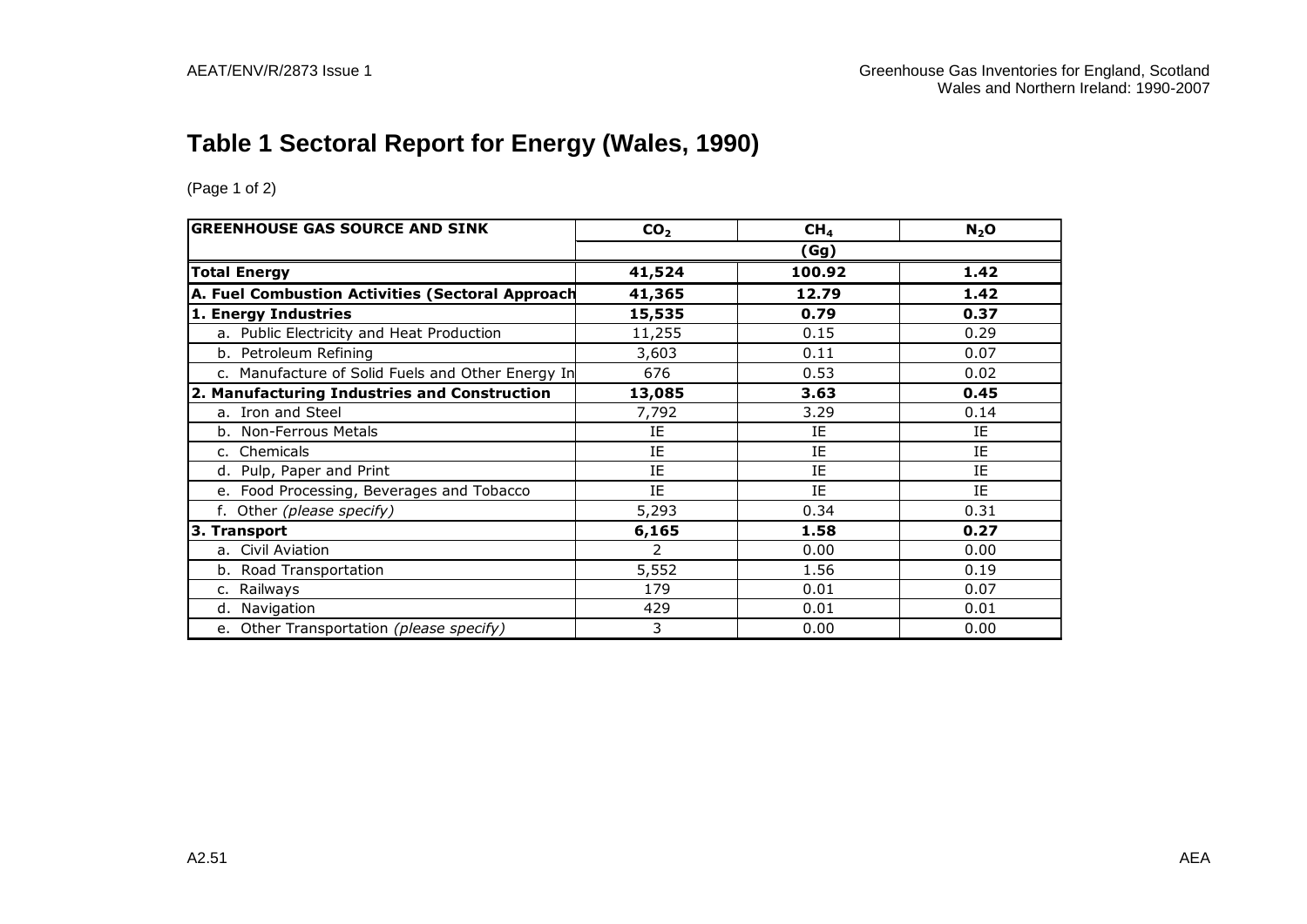# **Table 1 Sectoral Report for Energy (Wales, 1990)**

| <b>GREENHOUSE GAS SOURCE AND SINK</b>          | CO <sub>2</sub> | CH <sub>4</sub> | N <sub>2</sub> O |  |  |
|------------------------------------------------|-----------------|-----------------|------------------|--|--|
|                                                |                 | (Gg)            |                  |  |  |
| 4. Other Sectors                               | 6,357           | 6.79            | 0.33             |  |  |
| a. Commercial/Institutional                    | 1,331           | 0.13            | 0.02             |  |  |
| b. Residential                                 | 4,404           | 6.62            | 0.08             |  |  |
| c. Agriculture/Forestry/Fisheries              | 623             | 0.04            | 0.22             |  |  |
| 5. Other (Military Aircraft and Naval Vessels) | 223             | 0.01            | 0.01             |  |  |
| <b>B. Fugitive Emissions from Fuels</b>        | 158.15          | 88.12           | 0.00             |  |  |
| 1. Solid Fuels                                 | 158.15          | 72.03           | 0.00             |  |  |
| a. Coal Mining                                 | 0.00            | 71.76           | 0.00             |  |  |
| b. Solid Fuel Transformation                   | 158.15          | 0.27            | 0.00             |  |  |
| c. Other (please specify)                      | NO.             | <b>NO</b>       | <b>NO</b>        |  |  |
| 2. Oil and Natural Gas                         | 0.00            | 16.09           | 0.00             |  |  |
| a. Oil                                         | 0.00            | 0.00            | 0.00             |  |  |
| b. Natural Gas                                 | 0.00            | 16.09           | NO.              |  |  |
| c. Venting and Flaring                         | 0.00            | 0.00            | 0.00             |  |  |
| Flaring                                        | 0.00            | 0.00            | 0.00             |  |  |
| Venting                                        | 0.00            | 0.00            | <b>NO</b>        |  |  |
| Memo Items: (2)                                |                 |                 |                  |  |  |
| <b>International Bunkers</b>                   | <b>NA</b>       | <b>NA</b>       | <b>NA</b>        |  |  |
| Aviation                                       | <b>NA</b>       | <b>NA</b>       | <b>NA</b>        |  |  |
| Marine                                         | <b>NA</b>       | <b>NA</b>       | <b>NA</b>        |  |  |
| CO <sub>2</sub> Emissions from Biomass         | <b>NE</b>       |                 |                  |  |  |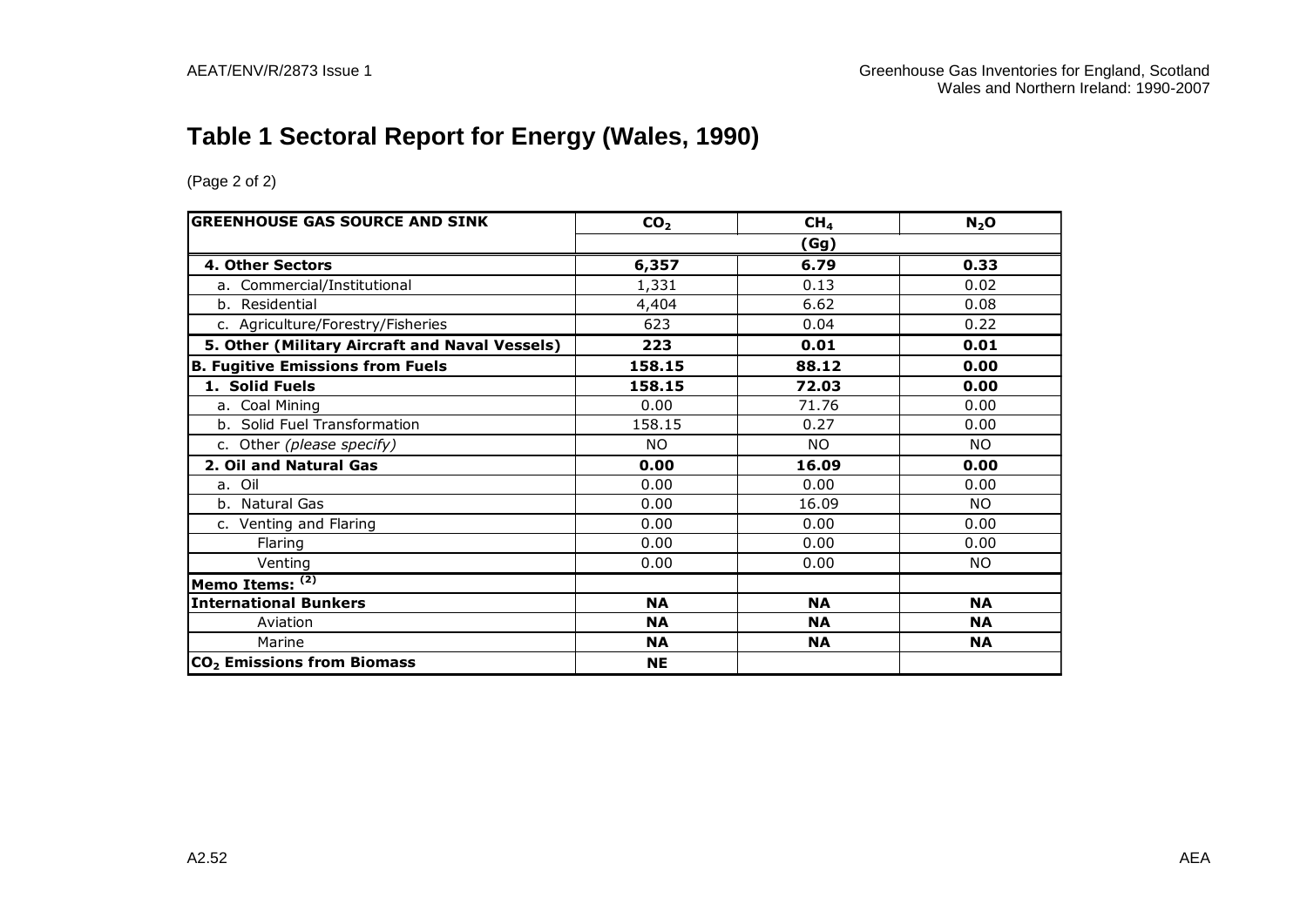## **Table 2(I) Sectoral Report for Industrial Processes (Wales, 1990)**

| <b>GREENHOUSE GAS SOURCE AND SINK</b><br><b>CATEGORIES</b>  | CO <sub>2</sub> | CH <sub>4</sub> | N <sub>2</sub> O | <b>HFCs</b>              | <b>PFCs</b> | SF <sub>6</sub> |
|-------------------------------------------------------------|-----------------|-----------------|------------------|--------------------------|-------------|-----------------|
|                                                             |                 | (Gg)            |                  | <b>Gg CO2 Equivalent</b> | Gg          |                 |
| <b>Total Industrial Processes</b>                           | 1,795           | 0.71            | 0.01             | 0.59                     | 312.83      | 0.00            |
| <b>A. Mineral Products</b>                                  | 929             | 0.00            | 0.00             | 0.00                     | 0.00        | 0.00            |
| 1. Cement Production                                        | 576             | <b>NO</b>       | <b>NO</b>        |                          |             |                 |
| 2. Lime Production                                          | 0.00            | <b>NO</b>       | <b>NO</b>        |                          |             |                 |
| Limestone and Dolomite Use<br>3.                            | 349.64          | <b>NO</b>       | <b>NO</b>        |                          |             |                 |
| 4. Soda Ash Production and Use                              | 2.96            | <b>NO</b>       | <b>NO</b>        |                          |             |                 |
| 5. Asphalt Roofing                                          | <b>NE</b>       | <b>NO</b>       | <b>NO</b>        |                          |             |                 |
| 6. Road Paving with Asphalt                                 | <b>NE</b>       | <b>NO</b>       | <b>NO</b>        |                          |             |                 |
| 7. Other (fletton bricks)                                   | 0               | 0.00            | <b>NO</b>        |                          |             |                 |
| <b>B.</b> Chemical Industry                                 | 75.48           | 0.46            | 0.00             | 0.00                     | 0.00        | 0.00            |
| Ammonia Production                                          | 0.00            | <b>NE</b>       | <b>NO</b>        |                          |             |                 |
| 2. Nitric Acid Production                                   | <b>NO</b>       | <b>NO</b>       | 0.00             |                          |             |                 |
| Adipic Acid Production<br>3.                                | <b>NO</b>       | <b>NO</b>       | 0.00             |                          |             |                 |
| 4. Carbide Production                                       | <b>NO</b>       | <b>NO</b>       | <b>NO</b>        |                          |             |                 |
| 5. Other (please specify)                                   | 75.48           | 0.46            | <b>NO</b>        |                          |             |                 |
| <b>C. Metal Production</b>                                  | 790.32          | 0.25            | 0.01             | 0.00                     | 305.73      | 0.00            |
| 1. Iron and Steel Production                                | 600.48          | 0.25            | 0.01             | 0.00                     | 0.00        | 0.00            |
| 2. Ferroalloys Production                                   | IE              | <b>NE</b>       | <b>NO</b>        | 0.00                     | 0.00        | 0.00            |
| 3. Aluminium Production                                     | 189.85          | <b>NO</b>       | <b>NO</b>        | 0.00                     | 305.73      | 0.00            |
| 4. SF <sub>6</sub> Used in Aluminium and Magnesium Foundrid | <b>NO</b>       | <b>NO</b>       | <b>NO</b>        | 0.00                     | 0.00        | 0.00            |
| 5. Other (please specify)                                   | NO.             | <b>NO</b>       | <b>NO</b>        | 0.00                     | 0.00        | 0.00            |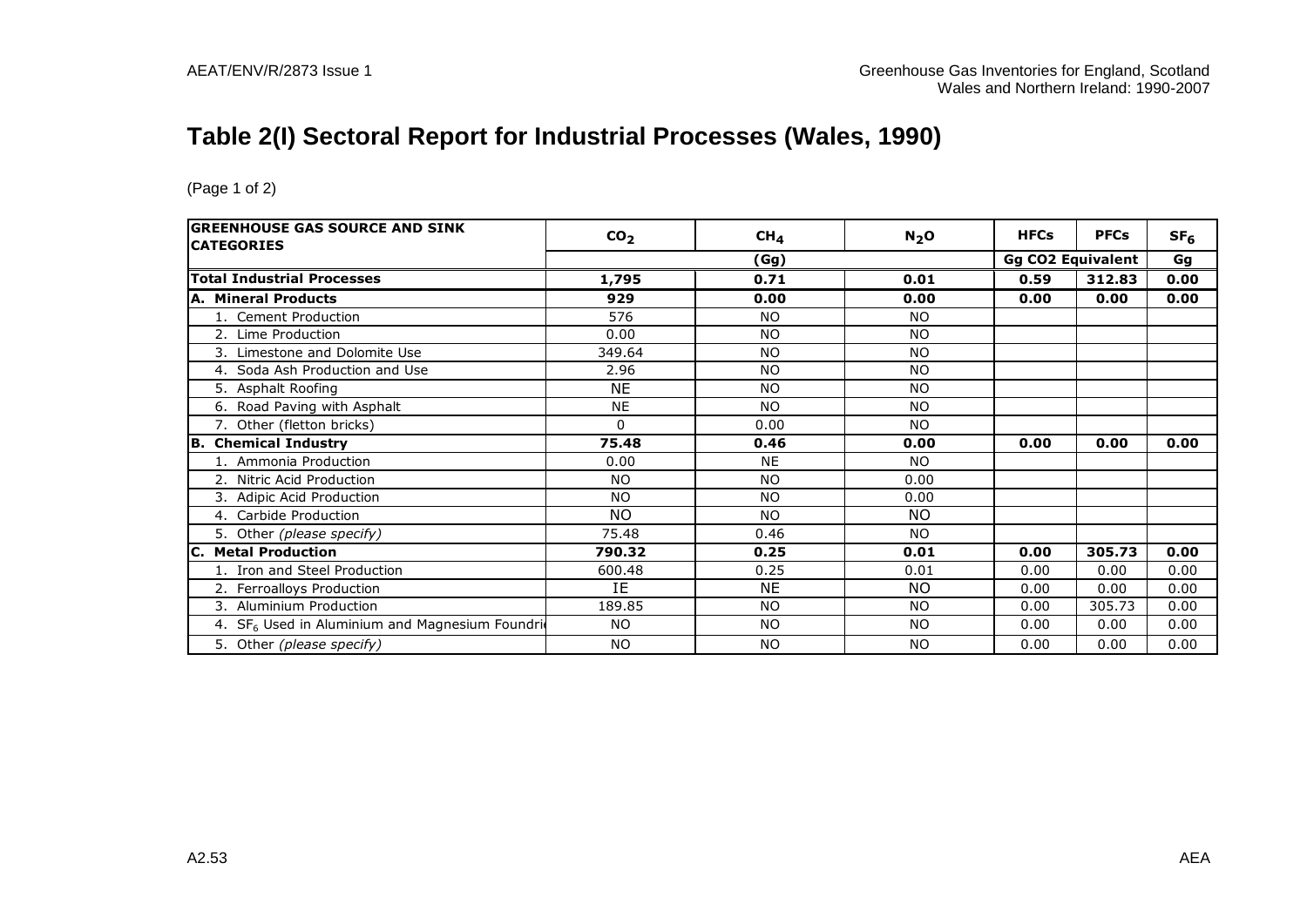# **Table 2(I) Sectoral Report for Industrial Processes (Wales, 1990)**

| <b>IGREENHOUSE GAS SOURCE AND SINK</b>               | CO <sub>2</sub> | CH <sub>4</sub> | $N_2$ O   | <b>HFCs</b> | <b>PFCs</b>              | SF <sub>6</sub> |
|------------------------------------------------------|-----------------|-----------------|-----------|-------------|--------------------------|-----------------|
| <b>CATEGORIES</b>                                    | (Gg)            |                 |           |             | <b>Gg CO2 Equivalent</b> | Gg              |
|                                                      |                 |                 |           |             |                          |                 |
| D. Other Production                                  | 0.00            | 0.00            | 0.00      | 0.00        | 0.00                     | 0.00            |
| 1. Pulp and Paper                                    | <b>NO</b>       | NO.             | <b>NO</b> | 0.00        | 0.00                     | 0.00            |
| 2. Food and Drink $(2)$                              | IE              | <b>NO</b>       | <b>NO</b> | 0.00        | 0.00                     | 0.00            |
| <b>E.</b> Production of Halocarbons and $SF6$        | 0.00            | 0.00            | 0.00      | 0           | 0.00                     | 0.00            |
| 1. By-product Emissions                              | <b>NO</b>       | <b>NO</b>       | <b>NO</b> | 0           | 0.00                     | 0.00            |
| 2. Fugitive Emissions                                | <b>NO</b>       | <b>NO</b>       | <b>NO</b> | 0.00        | 0.00                     | 0.00            |
| 3. Other (please specify)                            | <b>NO</b>       | <b>NO</b>       | <b>NO</b> | 0.00        | 0.00                     | 0.00            |
| $ F.$ Consumption of Halocarbons and SF <sub>6</sub> | 0.00            | 0.00            | 0.00      | 0.59        | 7.10                     | 0.00            |
| 1. Refrigeration and Air Conditioning Equipment      | <b>NO</b>       | <b>NO</b>       | <b>NO</b> | 0.00        | 0.00                     | 0.00            |
| Foam Blowing                                         | <b>NO</b>       | <b>NO</b>       | <b>NO</b> | 0.00        | 0.00                     | 0.00            |
| 3. Fire Extinguishers                                | <b>NO</b>       | <b>NO</b>       | NO.       | 0.00        | 0.00                     | 0.00            |
| 4. Aerosols/ Metered Dose Inhalers                   | <b>NO</b>       | <b>NO</b>       | <b>NO</b> | 0.59        | 0.00                     | 0.00            |
| 5.<br>Solvents                                       | <b>NO</b>       | <b>NO</b>       | NO        | 0.00        | 0.00                     | 0.00            |
| Semiconductor Manufacture<br>6.                      | <b>NO</b>       | <b>NO</b>       | <b>NO</b> | 0.00        | 0.00                     | 0.00            |
| 7. Electrical Equipment                              | <b>NO</b>       | <b>NO</b>       | NO.       | 0.00        | 0.00                     | 0.00            |
| 8. Other (please specify)                            | <b>NO</b>       | <b>NO</b>       | <b>NO</b> | 0.00        | 7.10                     | 0.00            |
| G. Other (please specify)                            | 0.00            | 0.00            | 0.00      | 0.00        | 0.00                     | 0.00            |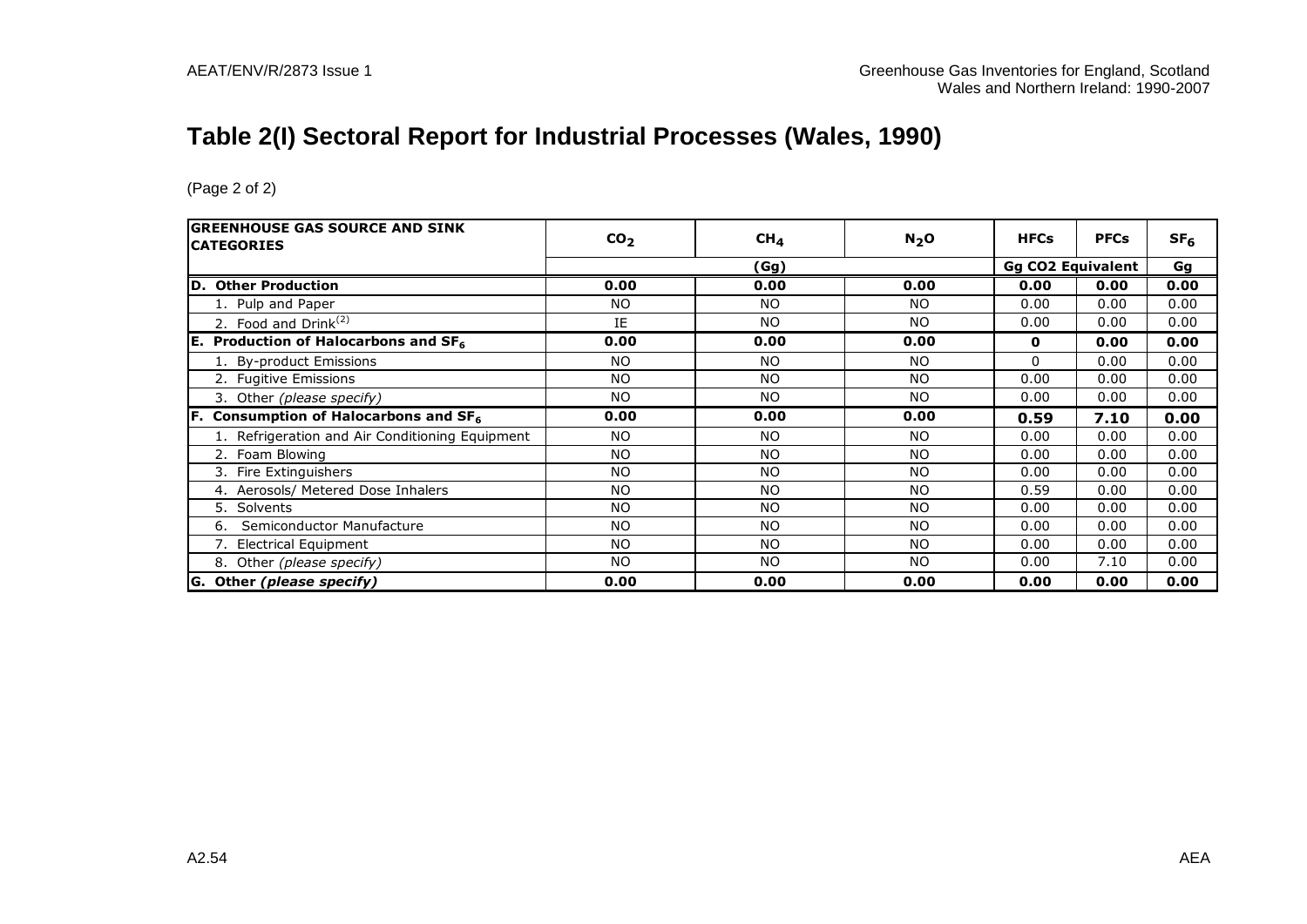# **Table 4 Sectoral Report for Agriculture (Wales, 1990)**

| <b>GREENHOUSE GAS SOURCE AND SINK CATEGORIES</b> | CH <sub>4</sub> | N <sub>2</sub> O |
|--------------------------------------------------|-----------------|------------------|
|                                                  |                 | (Gg)             |
| <b>Total Agriculture</b>                         | 139.18          | 10.02            |
| <b>A. Enteric Fermentation</b>                   | 125.15          | 0.00             |
| 1.<br>Cattle                                     | 72.45           | <b>NO</b>        |
| 2.<br><b>Buffalo</b>                             | <b>NO</b>       | <b>NO</b>        |
| 3.<br>Sheep                                      | 51.99           | <b>NO</b>        |
| 4.<br>Goats                                      | 0.06            | <b>NO</b>        |
| 5.<br>Camels and Llamas                          | <b>NO</b>       | <b>NO</b>        |
| 6.<br>Horses                                     | 0.48            | <b>NO</b>        |
| 7.<br>Mules and Asses                            | <b>NO</b>       | <b>NO</b>        |
| 8.<br>Swine                                      | 0.15            | <b>NO</b>        |
| 9.<br>Poultry                                    | $\Omega$        | <b>NO</b>        |
| 10. Other (Deer)                                 | 0.02            | <b>NO</b>        |
| <b>Manure Management</b><br>В.                   | 13.94           | 0.55             |
| Cattle<br>1.                                     | 11.38           | <b>NO</b>        |
| <b>Buffalo</b><br>2.                             | <b>NO</b>       | 0.00             |
| 3.<br>Sheep                                      | 1.23            | 0.00             |
| Goats<br>4.                                      | 0.00            | 0.00             |
| 5.<br>Camels and Llamas                          | <b>NO</b>       | <b>NO</b>        |
| 6.<br>Horses                                     | 0.04            | 0.00             |
| Mules and Asses<br>7.                            | <b>NO</b>       | <b>NO</b>        |
| 8.<br>Swine                                      | 0.71            | 0.00             |
| 9.<br>Poultry                                    | 0.57            | 0.00             |
| Other Livestock - Deer<br>10.                    | 0.00            | 0.00             |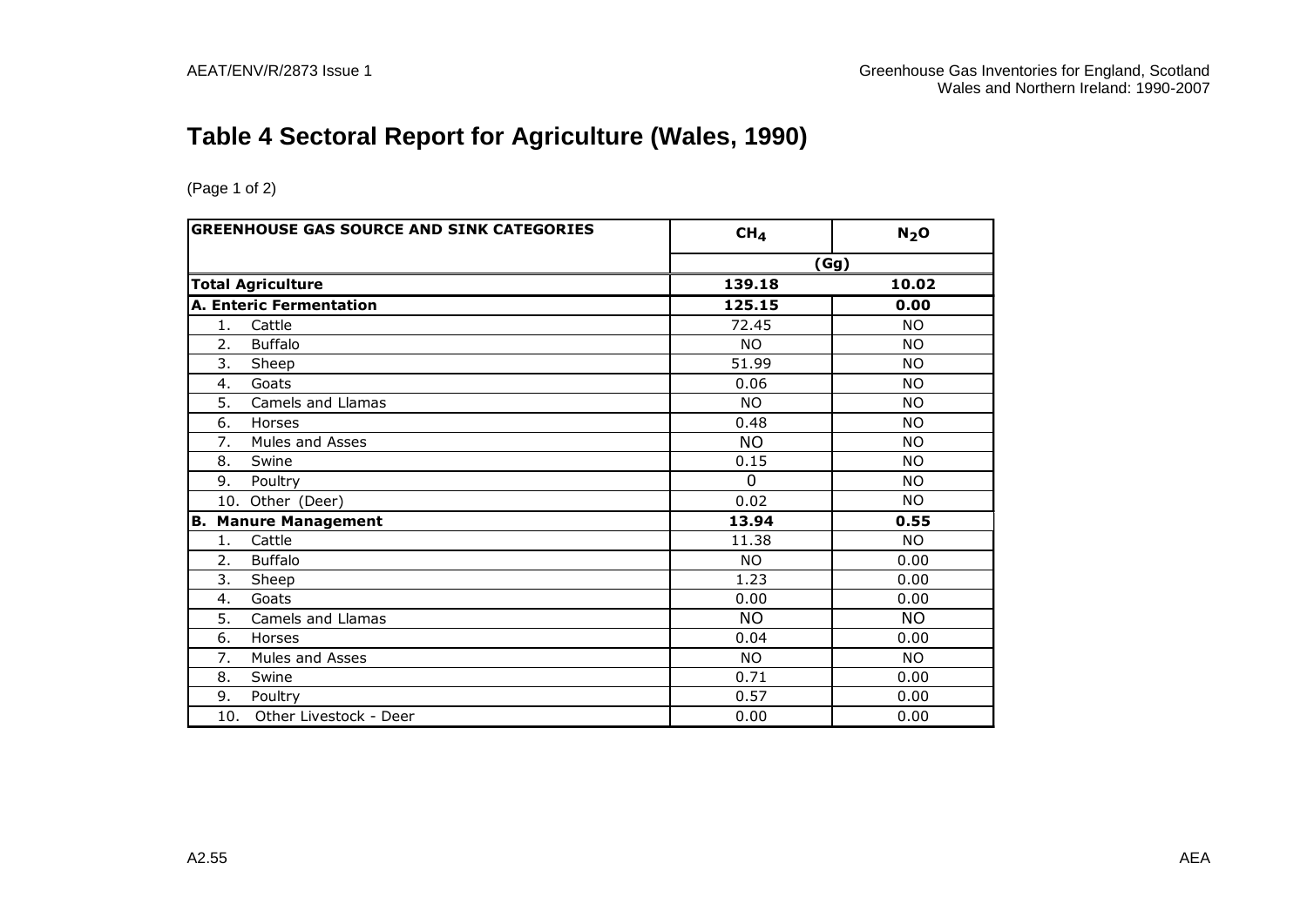# **Table 4 Sectoral Report for Agriculture (Wales, 1990)**

| <b>GREENHOUSE GAS SOURCE AND SINK CATEGORIES</b> | CH <sub>4</sub> | N <sub>2</sub> O |
|--------------------------------------------------|-----------------|------------------|
|                                                  |                 | (Gg)             |
| <b>B. Manure Management (continued)</b>          |                 |                  |
| 11. Anaerobic Lagoons                            | <b>NO</b>       | NO.              |
| 12. Liquid Systems                               | ΝO              | 0.0170           |
| 13. Solid Storage and Dry Lot                    | NO.             | 0.4138           |
| 14. Other AWMS                                   | ΝO              | 0.12             |
|                                                  |                 |                  |
| <b>C. Rice Cultivation</b>                       | <b>NO</b>       | <b>NO</b>        |
| D. Agricultural Soils <sup>(1)</sup>             | <b>NE</b>       | 9.47             |
| <b>E. Prescribed Burning of Savannas</b>         | <b>NO</b>       | <b>NO</b>        |
| F. Field Burning of Agricultural Residues        | 0.09            | 0.00             |
| 1. Cereals                                       | 0.09            | 0.00             |
| 2. Pulse                                         | NO.             | NO.              |
| 3. Tuber and Root                                | NO.             | NO.              |
| 4. Sugar Cane                                    | NO.             | NO.              |
| 5. Other (Linseed)                               | 0.00            | 0.00             |
| <b>G. Other</b>                                  | 0.00            | 0.00             |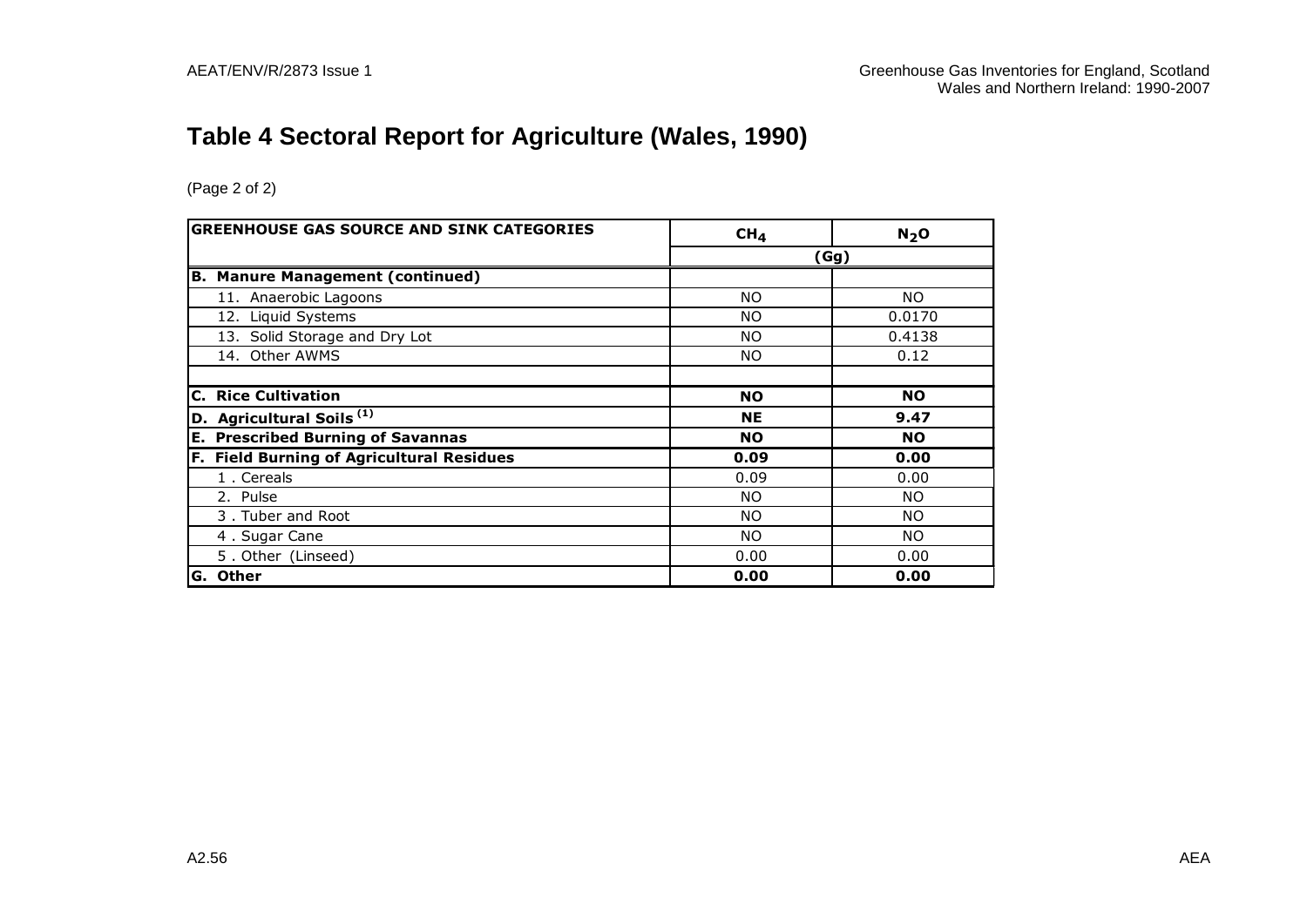# **Table 5 Sectoral Report for Land Use Change and Forestry (Wales, 1990)**

| <b>GREENHOUSE GAS SOURCE AND SINK CATEGORIES</b> | CO <sub>2</sub> | CH <sub>4</sub> | N <sub>2</sub> O |
|--------------------------------------------------|-----------------|-----------------|------------------|
|                                                  |                 | (Gg)            |                  |
| 5. Land-Use Change and Forestry                  | $-238$          | 0.05            | 0.00             |
| A. Forest Land                                   | $-1,174$        |                 |                  |
| B. Cropland                                      | 969             |                 |                  |
| C. Grassland                                     | $-398$          |                 |                  |
| D. Wetlands                                      |                 |                 |                  |
| E. Settlements                                   | 713             |                 |                  |
| F. Other land                                    |                 |                 |                  |
| G. Other activities                              | -348            |                 |                  |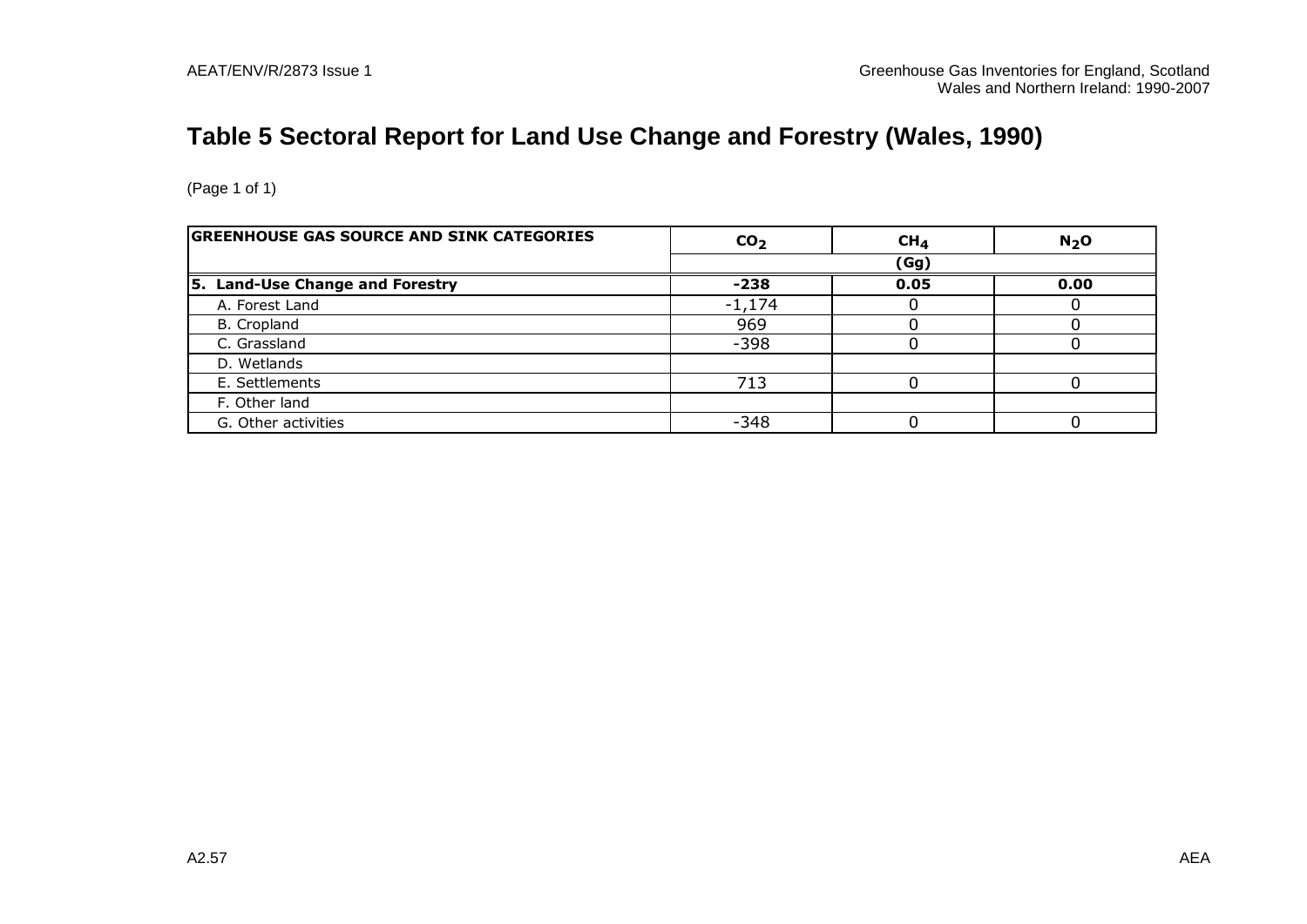# **Table 6 Sectoral Report for Waste (Wales, 1990)**

| <b>GREENHOUSE GAS SOURCE AND SINK CATEGORIES</b> | CO <sub>2</sub> | CH <sub>4</sub> | N <sub>2</sub> O |  |
|--------------------------------------------------|-----------------|-----------------|------------------|--|
|                                                  | (Gg)            |                 |                  |  |
| <b>Total Waste</b>                               | 48.87           | 134             | 0.17             |  |
| A. Solid Waste Disposal on Land                  | 0.00            | 132             | 0.00             |  |
| 1. Managed Waste Disposal on Land                | 0.00            | 132             | 0.00             |  |
| 2. Unmanaged Waste Disposal Sites                |                 |                 |                  |  |
| 3. Other (please specify)                        |                 |                 |                  |  |
|                                                  |                 |                 |                  |  |
| <b>Wastewater Handling</b><br>IB.                | 0.00            | 1.67            | 0.17             |  |
| 1. Industrial Wastewater                         |                 |                 |                  |  |
| 2. Domestic and Commercial Wastewater            | 0.00            | 1.67            | 0.17             |  |
| 3. Other (please specify)                        |                 |                 |                  |  |
|                                                  |                 |                 |                  |  |
| <b>C.</b> Waste Incineration                     | 48.87           | 0.00            | 0.00             |  |
| D. Other (please specify)                        |                 |                 |                  |  |
|                                                  |                 |                 |                  |  |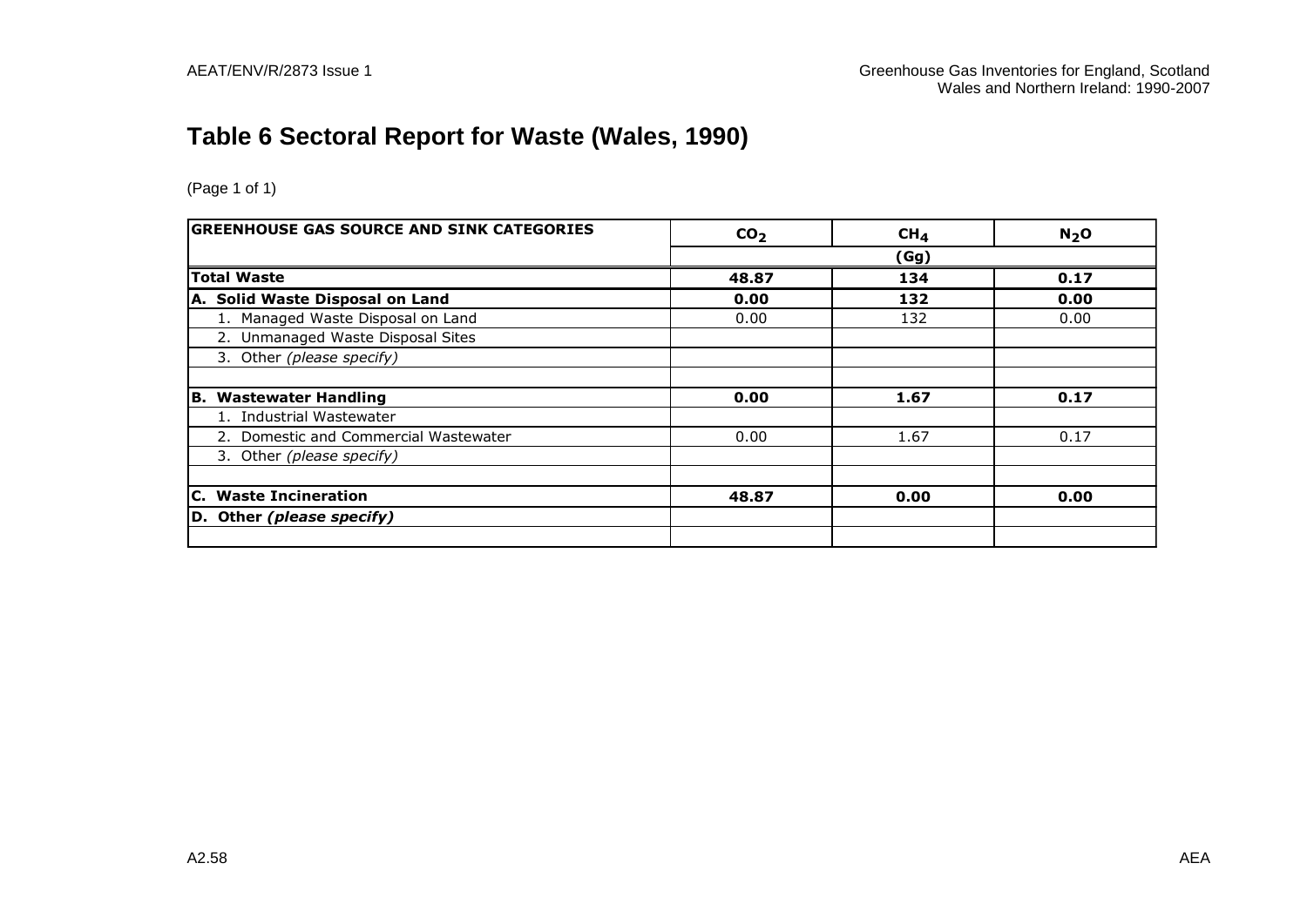## **Table 7A Summary Report for National Greenhouse Gas Inventories (Wales, 1990)**

| <b>GREENHOUSE GAS SOURCE AND SINK CATEGORIES</b> | CO <sub>2</sub> | CH <sub>4</sub> | $N_2$ O | <b>HFCs</b> | <b>PFCs</b>                     | SF <sub>6</sub> |  |
|--------------------------------------------------|-----------------|-----------------|---------|-------------|---------------------------------|-----------------|--|
|                                                  |                 | (Gg)            |         |             | CO <sub>2</sub> equivalent (Gg) |                 |  |
| <b>Total National Emissions and Removals</b>     | 43,129.05       | 375.00          | 11.62   | 0.59        | 312.83                          | 0.00            |  |
| 1. Energy                                        | 41,523.57       | 100.92          | 1.42    | 0.00        | 0.00                            | 0.00            |  |
| A. Fuel Combustion                               | 41,365.42       | 12.79           | 1.42    | 0.00        | 0.00                            | 0.00            |  |
| 1. Energy Industries                             | 15,534.54       | 0.79            | 0.37    | 0.00        | 0.00                            | 0.00            |  |
| 2. Manufacturing Industries and Construction     | 13,085.28       | 3.63            | 0.45    | 0.00        | 0.00                            | 0.00            |  |
| 3. Transport                                     | 6,165.46        | 1.58            | 0.27    | 0.00        | 0.00                            | 0.00            |  |
| 4. Other Sectors                                 | 6,357.50        | 6.79            | 0.33    | 0.00        | 0.00                            | 0.00            |  |
| 5. Other                                         | 222.63          | 0.01            | 0.01    | 0.00        | 0.00                            | 0.00            |  |
| B. Fugitive Emissions from Fuels                 | 158.15          | 88.12           | 0.00    | 0.00        | 0.00                            | 0.00            |  |
| 1. Solid Fuels                                   | 158.15          | 72.03           | 0.00    | 0.00        | 0.00                            | 0.00            |  |
| 2. Oil and Natural Gas                           | 0.00            | 16.09           | 0.00    | 0.00        | 0.00                            | 0.00            |  |
| 2. Industrial Processes                          | 1,794.73        | 0.71            | 0.01    | 0.59        | 312.83                          | 0.00            |  |
| A. Mineral Products                              | 928.93          | 0.00            | 0.00    | 0.00        | 0.00                            | 0.00            |  |
| <b>B.</b> Chemical Industry                      | 75.48           | 0.46            | 0.00    | 0.00        | 0.00                            | 0.00            |  |
| <b>Metal Production</b><br>C.                    | 790.32          | 0.25            | 0.01    | 0.00        | 305.73                          | 0.00            |  |
| Other Production <sup>(3)</sup>                  | 0.00            | 0.00            | 0.00    | 0.00        | 0.00                            | 0.00            |  |
| E. Production of Halocarbons and $SF6$           | 0.00            | 0.00            | 0.00    | 0.00        | 0.00                            | 0.00            |  |
| F. Consumption of Halocarbons and $SF6$          | 0.00            | 0.00            | 0.00    | 0.59        | 7.10                            | 0.00            |  |
| G. Other                                         | 0.00            | 0.00            | 0.00    | 0.00        | 0.00                            | 0.00            |  |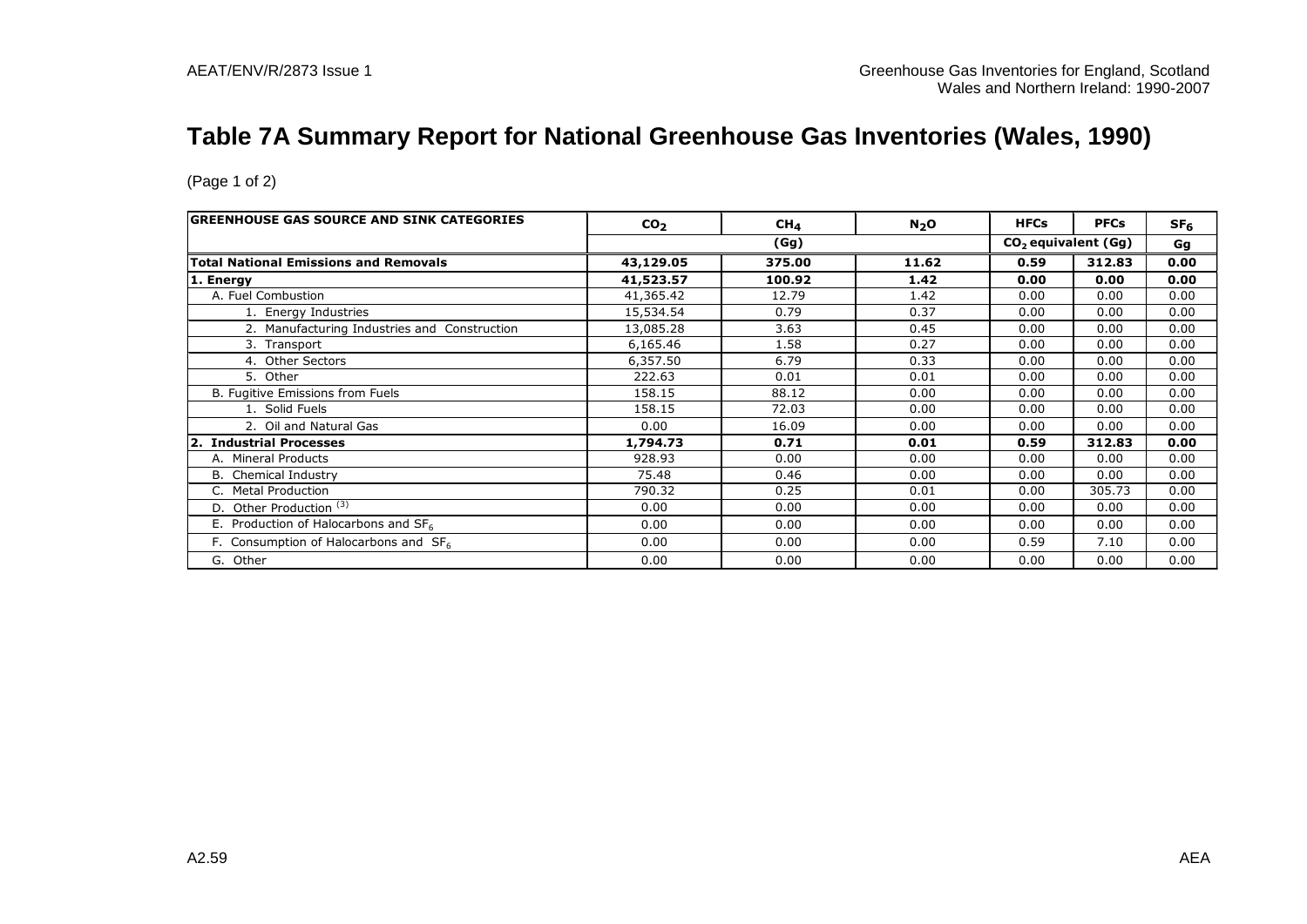## **Table 7A Summary Report for National Greenhouse Gas Inventories (Wales, 1990)**

| <b>GREENHOUSE GAS SOURCE AND SINK CATEGORIES</b> | CO <sub>2</sub> | CH <sub>4</sub> | $N_2$ O   | <b>HFCs</b>                     | <b>PFCs</b> | SF <sub>6</sub> |
|--------------------------------------------------|-----------------|-----------------|-----------|---------------------------------|-------------|-----------------|
|                                                  |                 | (Gg)            |           | CO <sub>2</sub> equivalent (Gg) |             | (Gg)            |
| <b>Solvent and Other Product Use</b><br>13.      | 0.00            | 0.00            | 0.00      | 0.00                            | 0.00        | 0.00            |
| 4. Agriculture                                   | 0.00            | 139.18          | 10.02     | 0.00                            | 0.00        | 0.00            |
| A. Enteric Fermentation                          |                 | 125.15          | 0.00      | 0.00                            | 0.00        | 0.00            |
| B. Manure Management                             |                 | 13.94           | 0.55      | 0.00                            | 0.00        | 0.00            |
| C. Rice Cultivation                              |                 | <b>NO</b>       | <b>NO</b> | 0.00                            | 0.00        | 0.00            |
| D. Agricultural Soils                            |                 | <b>NE</b>       | 9.47      | 0.00                            | 0.00        | 0.00            |
| E. Prescribed Burning of Savannas                |                 | <b>NO</b>       | <b>NO</b> | 0.00                            | 0.00        | 0.00            |
| F. Field Burning of Agricultural Residues        |                 | 0.09            | 0.00      | 0.00                            | 0.00        | 0.00            |
| G. Other                                         |                 | 0.00            | 0.00      | 0.00                            | 0.00        | 0.00            |
| 5. Land-Use Change and Forestry                  | $-238$          | 0.05            | 0.00      | 0.00                            | 0.00        | 0.00            |
| A. Forest Land                                   | $-1,174$        | 0.02            | 0.00      |                                 |             |                 |
| <b>B.</b> Cropland                               | 969             | 0.00            | 0.00      |                                 |             |                 |
| C. Grassland                                     | $-398$          | 0.01            | 0.00      |                                 |             |                 |
| D. Wetlands                                      | 0.00            | 0.00            | 0.00      |                                 |             |                 |
| E. Settlements                                   | 713             | 0.03            | 0.00      |                                 |             |                 |
| F. Other land                                    | 0.00            | 0.00            | 0.00      |                                 |             |                 |
| G. Other activities                              | $-348.36$       | 0.00            | 0.00      |                                 |             |                 |
| 6. Waste                                         | 48.9            | 134.1           | 0.17      | 0.00                            | 0.00        | 0.00            |
| A. Solid Waste Disposal on Land                  | 0.00            | 132.47          | 0.00      | 0.00                            | 0.00        | 0.00            |
| B. Wastewater Handling                           | 0.00            | 1.67            | 0.17      | 0.00                            | 0.00        | 0.00            |
| Waste Incineration<br>C.                         | 48.87           | 0.00            | 0.00      | 0.00                            | 0.00        | 0.00            |
|                                                  |                 |                 |           |                                 |             |                 |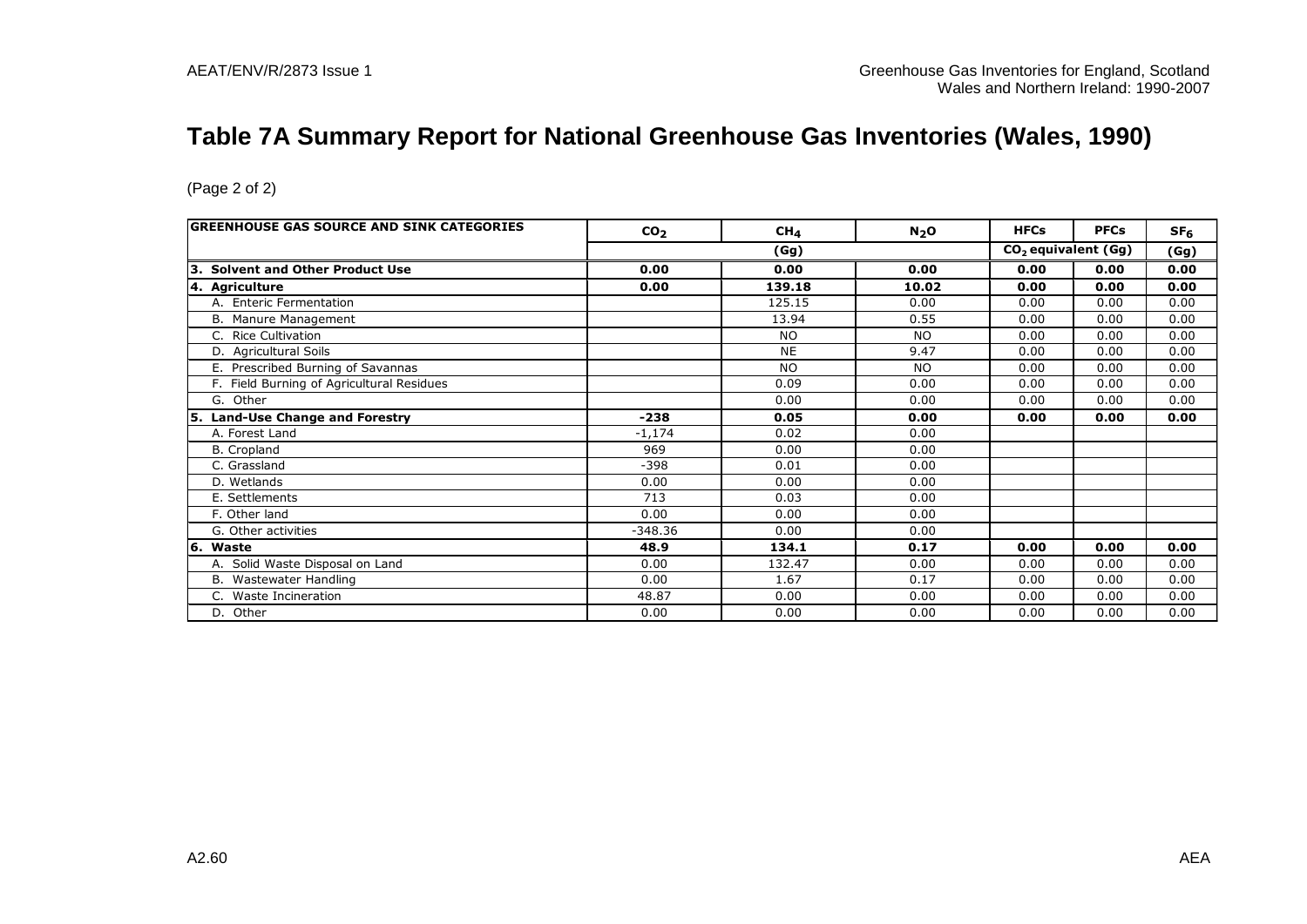## **Table 7A Summary Report for National Greenhouse Gas Inventories (Wales, 1995)**

| <b>GREENHOUSE GAS SOURCE AND SINK</b>        | CO <sub>2</sub> | CH <sub>4</sub> | $N2$ O | <b>HFCs</b>           | <b>PFCs</b> | SF <sub>6</sub> |
|----------------------------------------------|-----------------|-----------------|--------|-----------------------|-------------|-----------------|
| <b>CATEGORIES</b>                            |                 | (Gg)            |        | $CO2$ equivalent (Gg) | Gg          |                 |
| <b>Total National Emissions and Removals</b> | 40626.79        | 323.20          | 11.50  | 70.89                 | 147.30      | 0.00            |
| 1. Energy                                    | 38890.39        | 63.19           | 1.44   | 0.00                  | 0.00        | 0.00            |
| A. Fuel Combustion                           | 38850.20        | 10.20           | 1.44   |                       |             |                 |
| 1. Energy Industries                         | 11724.88        | 0.72            | 0.25   |                       |             |                 |
| 2. Manufacturing Industries and Construction | 14450.73        | 4.57            | 0.43   |                       |             |                 |
| 3. Transport                                 | 6097.55         | 1.21            | 0.46   |                       |             |                 |
| 4. Other Sectors                             | 6415.17         | 3.70            | 0.30   |                       |             |                 |
| 5. Other                                     | 161.87          | 0.00            | 0.00   |                       |             |                 |
| B. Fugitive Emissions from Fuels             | 40.19           | 52.98           | 0.00   |                       |             |                 |
| 1. Solid Fuels                               | 0.00            | 37.71           | 0.00   |                       |             |                 |
| 2. Oil and Natural Gas                       | 40.19           | 15.28           | 0.00   |                       |             |                 |
| 2. Industrial Processes                      | 1883.86         | 0.74            | 0.01   | 70.89                 | 147.30      | 0.00            |
| <b>Mineral Products</b><br>А.                | 922.55          | 0.00            | 0.00   | 0.00                  | 0.00        | 0.00            |
| <b>B.</b> Chemical Industry                  | 82.57           | 0.44            | 0.00   | 0.00                  | 0.00        | 0.00            |
| <b>Metal Production</b>                      | 878.73          | 0.29            | 0.01   | 0.00                  | 143.33      | 0.00            |
| Other Production <sup>(3)</sup><br>D.        |                 |                 |        |                       |             |                 |
| E. Production of Halocarbons and $SF6$       | 0.00            | 0.00            | 0.00   | 0.00                  | 0.00        | 0.00            |
| F. Consumption of Halocarbons and $SF6$      | 0.00            | 0.00            | 0.00   | 70.89                 | 3.97        | 0.00            |
| G. Other                                     |                 |                 |        |                       |             |                 |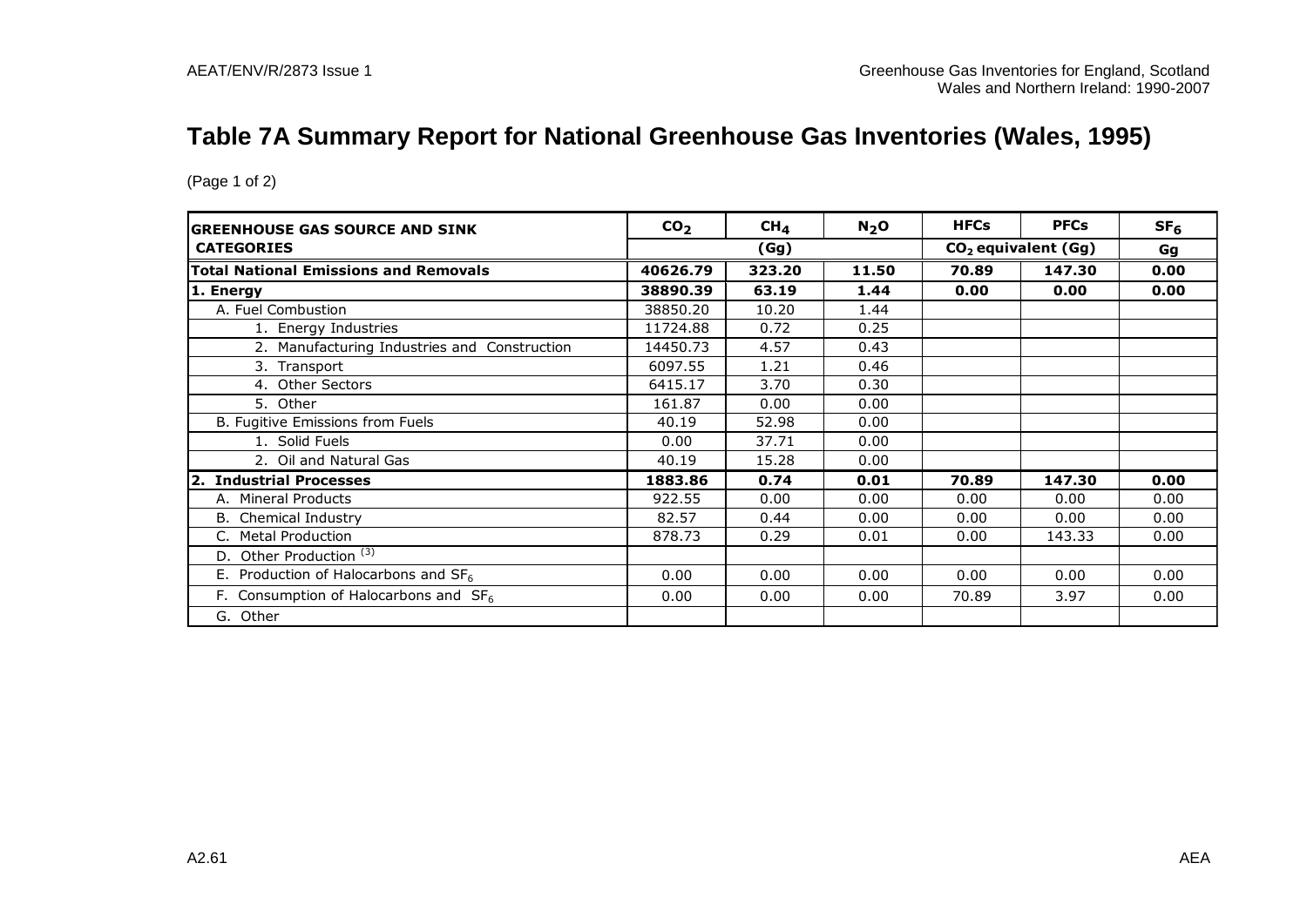## **Table 7A Summary Report for National Greenhouse Gas Inventories (Wales, 1995)**

| <b>GREENHOUSE GAS SOURCE AND SINK</b>     | CO <sub>2</sub> | CH <sub>4</sub> | N <sub>2</sub> O | <b>HFCs</b> | <b>PFCs</b>                     | SF <sub>6</sub> |
|-------------------------------------------|-----------------|-----------------|------------------|-------------|---------------------------------|-----------------|
| <b>CATEGORIES</b>                         |                 | (Gg)            |                  |             | CO <sub>2</sub> equivalent (Gg) | (Gg)            |
| 3. Solvent and Other Product Use          | 0.00            | 0.00            | 0.00             | 0.00        | 0.00                            | 0.00            |
| 4. Agriculture                            | 0.00            | 139.77          | 9.87             | 0.00        | 0.00                            | 0.00            |
| A. Enteric Fermentation                   |                 | 126.27          | 0.00             |             |                                 |                 |
| B. Manure Management                      |                 | 13.50           | 0.51             |             |                                 |                 |
| C. Rice Cultivation                       |                 | <b>NO</b>       | <b>NO</b>        |             |                                 |                 |
| D. Agricultural Soils                     |                 | 0.00            | 9.36             |             |                                 |                 |
| Prescribed Burning of Savannas<br>Е.      |                 | NO.             | N <sub>O</sub>   |             |                                 |                 |
| F. Field Burning of Agricultural Residues |                 | 0.00            | 0.00             |             |                                 |                 |
| G. Other                                  |                 | 0.00            | 0.00             |             |                                 |                 |
| <b>Land-Use Change and Forestry</b><br>5. | $-192.78$       | 0.14            | 0.00             | 0.00        | 0.00                            | 0.00            |
| A. Forest Land                            | $-1401.67$      | 0.11            | 0.00             |             |                                 |                 |
| B. Cropland                               | 1000.22         | 0.00            | 0.00             |             |                                 |                 |
| C. Grassland                              | $-442.17$       | 0.01            | 0.00             |             |                                 |                 |
| D. Wetlands                               | 0.00            | 0.00            | 0.00             |             |                                 |                 |
| E. Settlements                            | 700.90          | 0.02            | 0.00             |             |                                 |                 |
| F. Other land                             | 0.00            | 0.00            | 0.00             |             |                                 |                 |
| G. Other activities                       | $-50.06$        | 0.00            | 0.00             |             |                                 |                 |
| 6. Waste                                  | 45.33           | 119.36          | 0.17             | 0.00        | 0.00                            | 0.00            |
| A. Solid Waste Disposal on Land           | 0.00            | 117.65          | 0.00             |             |                                 |                 |
| Wastewater Handling<br>В.                 | 0.00            | 1.71            | 0.17             |             |                                 |                 |
| C. Waste Incineration                     | 45.33           | 0.01            | 0.00             |             |                                 |                 |
| D. Other                                  |                 |                 |                  |             |                                 |                 |
| 7. Other (please specify)                 | 0.00            | 0.00            | 0.00             |             |                                 |                 |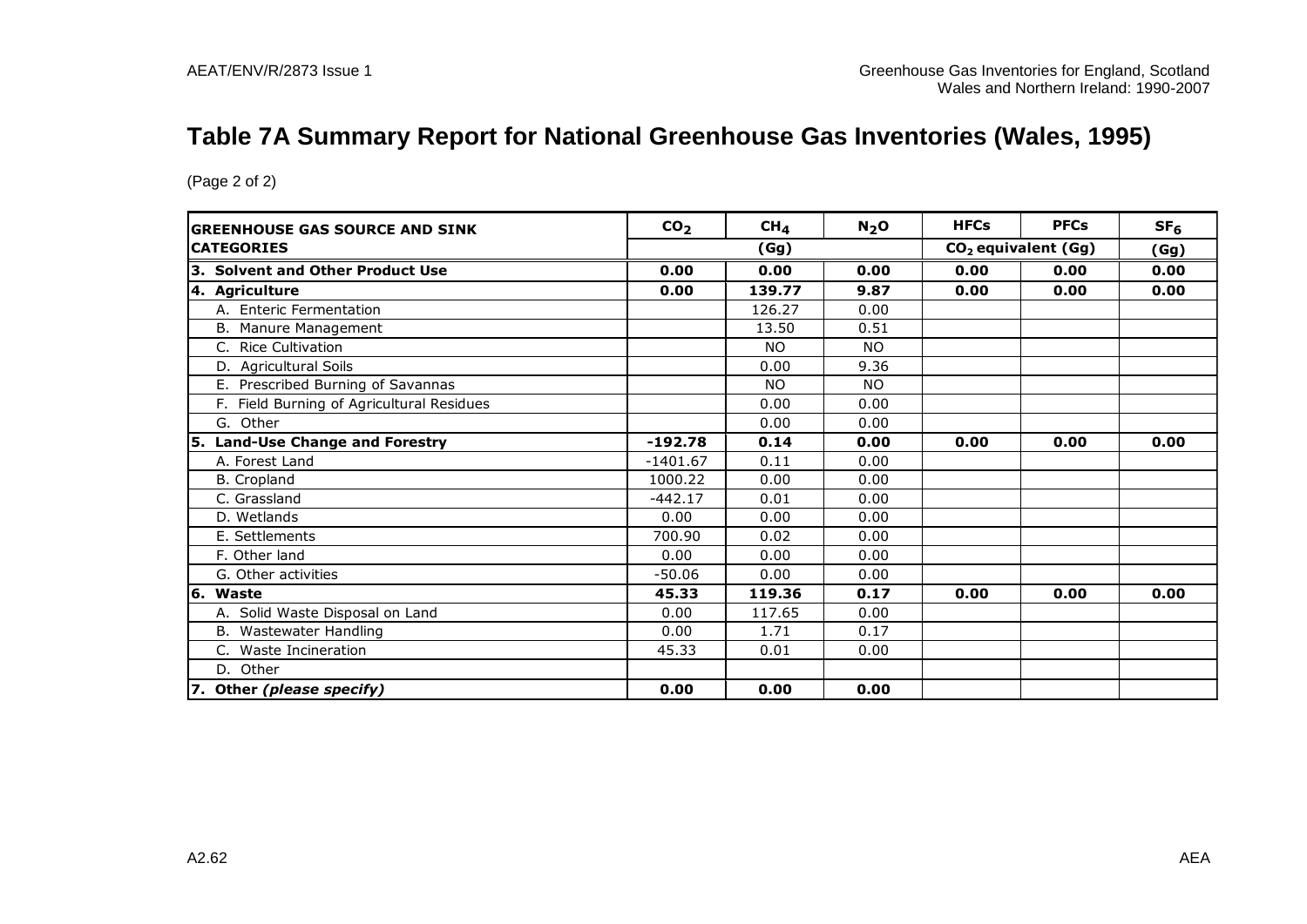## **Table 7A Summary Report for National Greenhouse Gas Inventories (Wales, 2006)**

| <b>GREENHOUSE GAS SOURCE AND SINK</b>        | CO <sub>2</sub> | CH <sub>4</sub> | N <sub>2</sub> O | <b>HFCs</b> | <b>PFCs</b> | SF <sub>6</sub> |  |                                 |  |  |  |
|----------------------------------------------|-----------------|-----------------|------------------|-------------|-------------|-----------------|--|---------------------------------|--|--|--|
| <b>CATEGORIES</b>                            | (Gg)            |                 |                  |             |             |                 |  | CO <sub>2</sub> equivalent (Gg) |  |  |  |
| <b>Total National Emissions and Removals</b> | 41945.47        | 228.49          | 9.41             | 408.16      | 58.60       | 0.00            |  |                                 |  |  |  |
| 1. Energy                                    | 40354.97        | 41.16           | 1.19             | 0.00        | 0.00        | 0.00            |  |                                 |  |  |  |
| A. Fuel Combustion                           | 40338.78        | 5.89            | 1.19             |             |             |                 |  |                                 |  |  |  |
| 1. Energy Industries                         | 17244.22        | 0.54            | 0.33             |             |             |                 |  |                                 |  |  |  |
| 2. Manufacturing Industries and Construction | 10556.84        | 3.05            | 0.34             |             |             |                 |  |                                 |  |  |  |
| 3. Transport                                 | 6817.47         | 0.39            | 0.30             |             |             |                 |  |                                 |  |  |  |
| 4. Other Sectors                             | 5616.35         | 1.90            | 0.22             |             |             |                 |  |                                 |  |  |  |
| 5. Other                                     | 103.90          | 0.00            | 0.00             |             |             |                 |  |                                 |  |  |  |
| B. Fugitive Emissions from Fuels             | 16.19           | 35.27           | 0.00             |             |             |                 |  |                                 |  |  |  |
| 1. Solid Fuels                               | 0.00            | 22.55           | 0.00             |             |             |                 |  |                                 |  |  |  |
| 2. Oil and Natural Gas                       | 16.19           | 12.72           | 0.00             |             |             |                 |  |                                 |  |  |  |
| 2. Industrial Processes                      | 1771.81         | 0.27            | 0.01             | 408.16      | 58.60       | 0.00            |  |                                 |  |  |  |
| A. Mineral Products                          | 914.34          | 0.00            | 0.00             | 0.00        | 0.00        | 0.00            |  |                                 |  |  |  |
| <b>B.</b> Chemical Industry                  | 87.87           | 0.04            | 0.00             | 0.00        | 0.00        | 0.00            |  |                                 |  |  |  |
| <b>Metal Production</b><br>C.                | 769.59          | 0.23            | 0.01             | 0.15        | 54.46       | 0.00            |  |                                 |  |  |  |
| Other Production <sup>(3)</sup><br>D.        |                 |                 |                  |             |             |                 |  |                                 |  |  |  |
| E. Production of Halocarbons and $SF6$       | 0.00            | 0.00            | 0.00             | 0.00        | 0.00        | 0.00            |  |                                 |  |  |  |
| F. Consumption of Halocarbons and $SF6$      | 0.00            | 0.00            | 0.00             | 408.00      | 4.14        | 0.00            |  |                                 |  |  |  |
| G. Other                                     |                 |                 |                  |             |             |                 |  |                                 |  |  |  |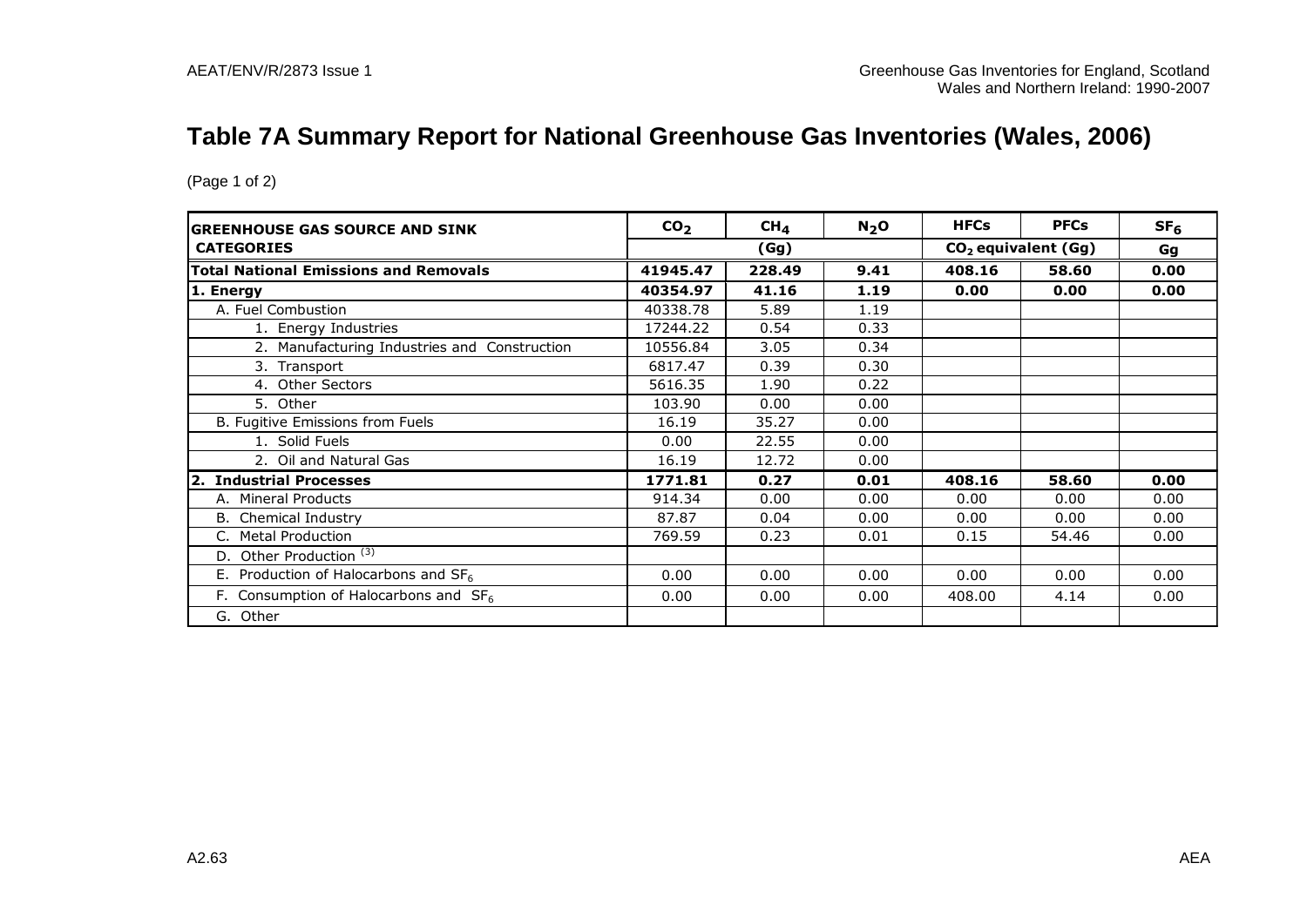## **Table 7A Summary Report for National Greenhouse Gas Inventories (Wales, 2006)**

| <b>GREENHOUSE GAS SOURCE AND SINK</b>     | CO <sub>2</sub> | CH <sub>4</sub> | N <sub>2</sub> O | <b>HFCs</b> | <b>PFCs</b>                     | SF <sub>6</sub> |
|-------------------------------------------|-----------------|-----------------|------------------|-------------|---------------------------------|-----------------|
| <b>CATEGORIES</b>                         |                 | (Gg)            |                  |             | CO <sub>2</sub> equivalent (Gg) | (Gg)            |
| 3. Solvent and Other Product Use          | 0.00            | 0.00            | 0.00             | 0.00        | 0.00                            | 0.00            |
| 4. Agriculture                            | 0.00            | 128.20          | 8.00             | 0.00        | 0.00                            | 0.00            |
| A. Enteric Fermentation                   |                 | 115.62          | 0.00             |             |                                 |                 |
| B. Manure Management                      |                 | 12.57           | 0.45             |             |                                 |                 |
| C. Rice Cultivation                       |                 | <b>NO</b>       | <b>NO</b>        |             |                                 |                 |
| D. Agricultural Soils                     |                 | 0.00            | 7.55             |             |                                 |                 |
| Prescribed Burning of Savannas<br>Е.      |                 | NO.             | N <sub>O</sub>   |             |                                 |                 |
| F. Field Burning of Agricultural Residues |                 | 0.00            | 0.00             |             |                                 |                 |
| G. Other                                  |                 | 0.00            | 0.00             |             |                                 |                 |
| <b>Land-Use Change and Forestry</b><br>5. | $-195.45$       | 0.12            | 0.00             | 0.00        | 0.00                            | 0.00            |
| A. Forest Land                            | $-1472.81$      | 0.08            | 0.00             |             |                                 |                 |
| B. Cropland                               | 1044.84         | 0.00            | 0.00             |             |                                 |                 |
| C. Grassland                              | $-574.95$       | 0.03            | 0.00             |             |                                 |                 |
| D. Wetlands                               | 0.00            | 0.00            | 0.00             |             |                                 |                 |
| E. Settlements                            | 691.40          | 0.02            | 0.00             |             |                                 |                 |
| F. Other land                             | 0.00            | 0.00            | 0.00             |             |                                 |                 |
| G. Other activities                       | 116.07          | 0.00            | 0.00             |             |                                 |                 |
| 6. Waste                                  | 14.15           | 58.74           | 0.20             | 0.00        | 0.00                            | 0.00            |
| A. Solid Waste Disposal on Land           | 0.00            | 56.87           | 0.00             |             |                                 |                 |
| Wastewater Handling<br>В.                 | 0.00            | 1.87            | 0.20             |             |                                 |                 |
| C. Waste Incineration                     | 14.15           | 0.01            | 0.01             |             |                                 |                 |
| D. Other                                  |                 |                 |                  |             |                                 |                 |
| 7. Other (please specify)                 | 0.00            | 0.00            | 0.00             |             |                                 |                 |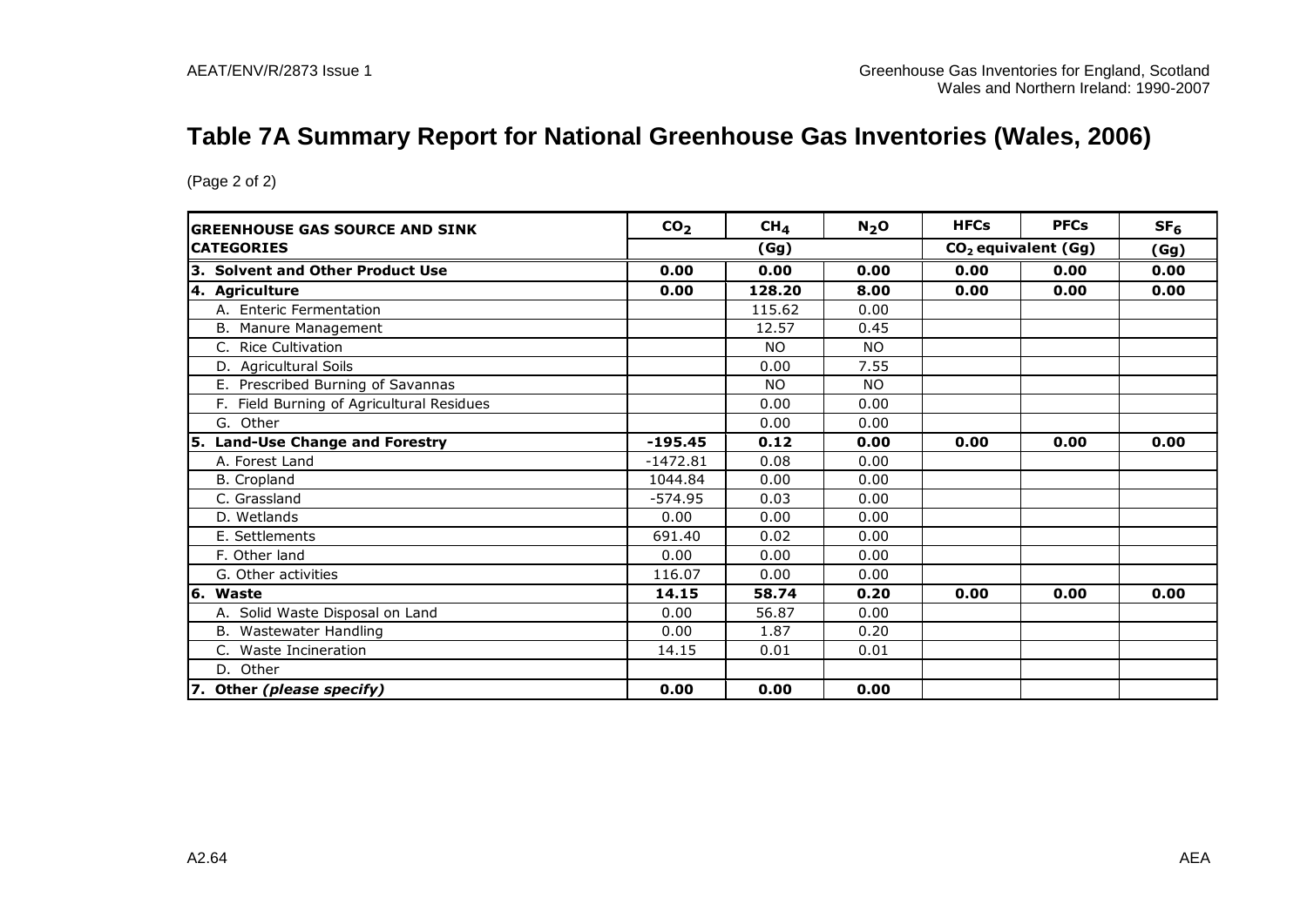# **Table 1 Sectoral Report for Energy (Wales, 2007)**

| <b>GREENHOUSE GAS SOURCE AND SINK CATEGORIES</b>          | CO <sub>2</sub> | CH <sub>4</sub> | $N_2$ O |
|-----------------------------------------------------------|-----------------|-----------------|---------|
|                                                           |                 | (Gg)            |         |
| <b>Total Energy</b>                                       | 37,255          | 38.28           | 1.07    |
| A. Fuel Combustion Activities (Sectoral Approach)         | 37,223          | 5.98            | 1.07    |
| 1. Energy Industries                                      | 14,821          | 0.56            | 0.23    |
| a. Public Electricity and Heat Production                 | 11,268          | 0.18            | 0.15    |
| b. Petroleum Refining                                     | 3,106           | 0.08            | 0.07    |
| c. Manufacture of Solid Fuels and Other Energy Industries | 448             | 0.30            | 0.01    |
| 2. Manufacturing Industries and Construction              | 10,109          | 2.91            | 0.33    |
| a. Iron and Steel                                         | 6,636           | 2.60            | 0.10    |
| b. Non-Ferrous Metals                                     | IE              | IE              | IE      |
| c. Chemicals                                              | ΙE              | ΙE              | IE      |
| d. Pulp, Paper and Print                                  | IE              | IE              | ΙE      |
| e. Food Processing, Beverages and Tobacco                 | IE              | IE              | IE      |
| f. Other (please specify)                                 | 3,473           | 0.31            | 0.23    |
| 3. Transport                                              | 6,869           | 0.36            | 0.29    |
| a. Civil Aviation                                         | 18              | 0.00            | 0.00    |
| b. Road Transportation                                    | 6,158           | 0.34            | 0.20    |
| c. Railways                                               | 209             | 0.02            | 0.08    |
| d. Navigation                                             | 480             | 0.01            | 0.01    |
| e. Other Transportation (please specify)                  | 4               | 0.00            | 0.00    |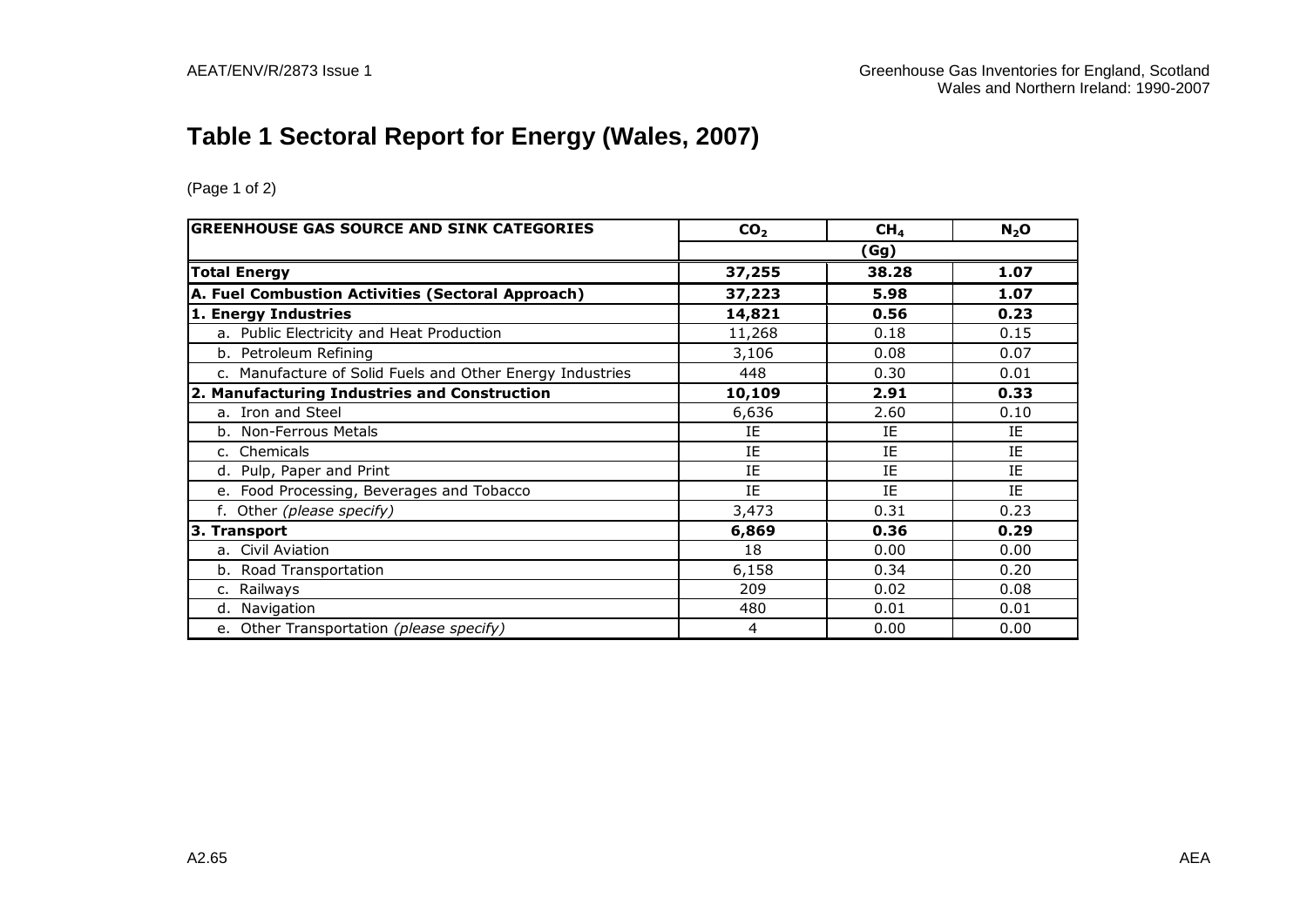# **Table 1 Sectoral Report for Energy (Wales, 2007)**

| <b>GREENHOUSE GAS SOURCE AND SINK CATEGORIES</b> | CO <sub>2</sub> | CH <sub>4</sub> | $N_2$ O   |
|--------------------------------------------------|-----------------|-----------------|-----------|
|                                                  |                 | (Gg)            |           |
| 4. Other Sectors                                 | 5,297           | 2.14            | 0.21      |
| a. Commercial/Institutional                      | 853             | 0.08            | 0.00      |
| b. Residential                                   | 3,943           | 2.02            | 0.03      |
| c. Agriculture/Forestry/Fisheries                | 501             | 0.03            | 0.18      |
| 5. Other (Military Aircraft and Naval Vessels)   | 127             | 0.00            | 0.00      |
| <b>B. Fugitive Emissions from Fuels</b>          | 31.95           | 32.30           | 0.00      |
| 1. Solid Fuels                                   | 15.07           | 16.80           | 0.00      |
| a. Coal Mining                                   | 0.00            | 16.70           | 0.00      |
| b. Solid Fuel Transformation                     | 15.07           | 0.10            | 0.00      |
| c. Other (please specify)                        | NO.             | NO.             | <b>NO</b> |
| 2. Oil and Natural Gas                           | 16.88           | 15.50           | 0.00      |
| a. Oil                                           | 15.95           | 0.05            | 0.00      |
| b. Natural Gas                                   | 0.00            | 15.44           | NO.       |
| c. Venting and Flaring                           | 0.93            | 0.01            | 0.00      |
| Flaring                                          | 0.93            | 0.01            | 0.00      |
| Venting                                          | 0.00            | 0.00            | NO.       |
| Memo Items: $(2)$                                |                 |                 |           |
| <b>International Bunkers</b>                     | <b>NA</b>       | <b>NA</b>       | <b>NA</b> |
| Aviation                                         | <b>NA</b>       | <b>NA</b>       | <b>NA</b> |
| Marine                                           | <b>NA</b>       | <b>NA</b>       | <b>NA</b> |
| CO <sub>2</sub> Emissions from Biomass           | <b>NE</b>       |                 |           |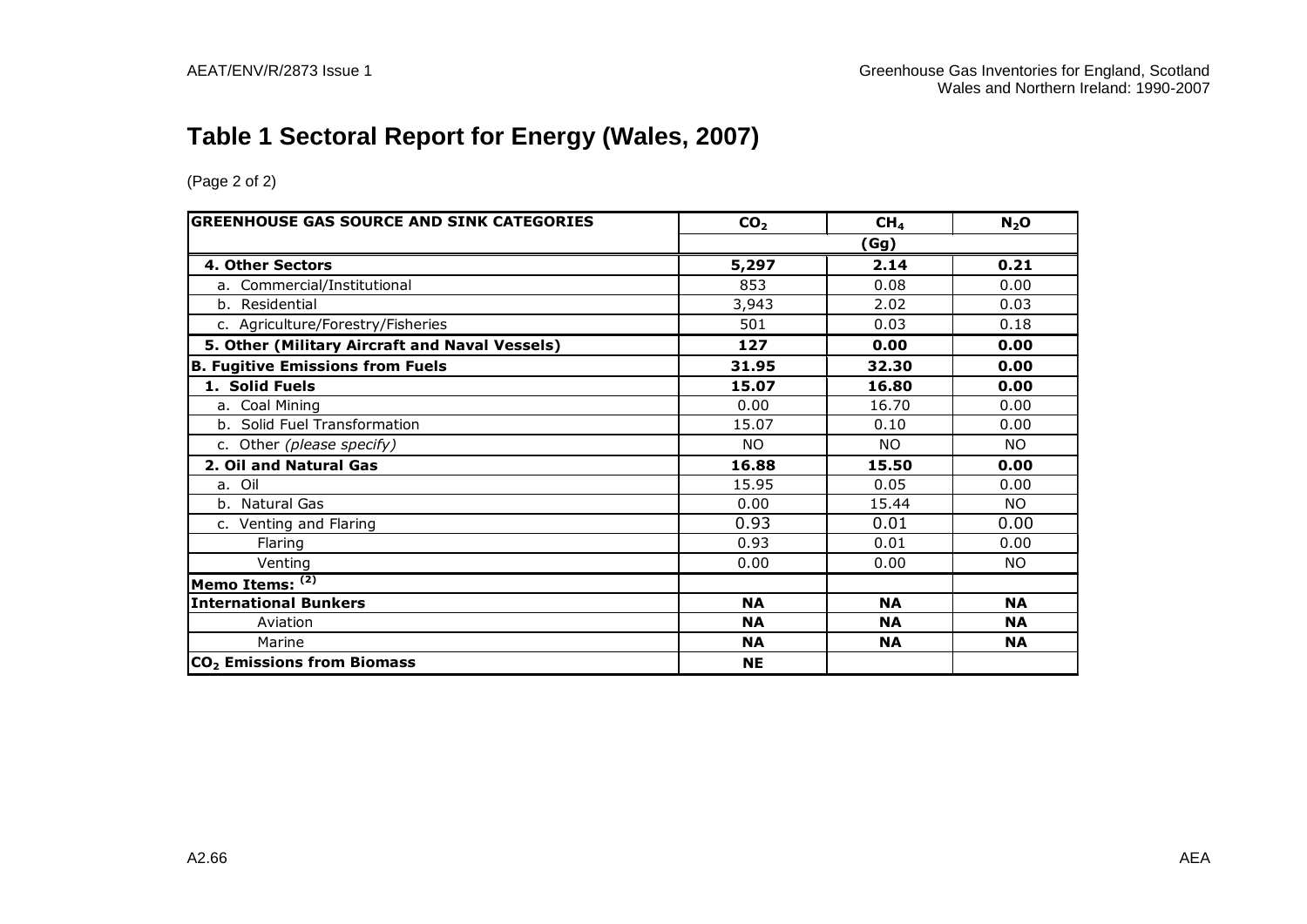## **Table 2(I) Sectoral Report for Industrial Processes (Wales, 2007)**

| <b>GREENHOUSE GAS SOURCE AND SINK CATEGORIES</b>   | CO <sub>2</sub> | CH <sub>4</sub> | N <sub>2</sub> O | <b>HFCs</b> | <b>PFCs</b>              | SF <sub>6</sub> |
|----------------------------------------------------|-----------------|-----------------|------------------|-------------|--------------------------|-----------------|
|                                                    |                 | (Gg)            |                  |             | <b>Gg CO2 Equivalent</b> | Gg              |
| <b>Total Industrial Processes</b>                  | 1,944.86        | 0.35            | 0.01             | 397.15      | 42.95                    | 0.00            |
| A. Mineral Products                                | 922.05          | 0.00            | 0.00             | 0.00        | 0.00                     | 0.00            |
| 1. Cement Production                               | 562.89          | NO.             | NO.              | 0.00        | 0.00                     | 0.00            |
| 2. Lime Production                                 | 0.00            | <b>NO</b>       | <b>NO</b>        | 0.00        | 0.00                     | 0.00            |
| 3. Limestone and Dolomite Use                      | 344.27          | <b>NO</b>       | <b>NO</b>        | 0.00        | 0.00                     | 0.00            |
| 4. Soda Ash Production and Use                     | 14.90           | <b>NO</b>       | <b>NO</b>        | 0.00        | 0.00                     | 0.00            |
| 5. Asphalt Roofing                                 | <b>NE</b>       | <b>NO</b>       | <b>NO</b>        | 0.00        | 0.00                     | 0.00            |
| 6. Road Paving with Asphalt                        | <b>NE</b>       | N <sub>O</sub>  | <b>NO</b>        | 0.00        | 0.00                     | 0.00            |
| 7. Other (fletton bricks)                          | 0.00            | 0.00            | <b>NO</b>        | 0.00        | 0.00                     | 0.00            |
| <b>B. Chemical Industry</b>                        | 86.80           | 0.05            | 0.00             | 0.00        | 0.00                     | 0.00            |
| 1. Ammonia Production                              | 0.00            | <b>NE</b>       | <b>NO</b>        | 0.00        | 0.00                     | 0.00            |
| 2. Nitric Acid Production                          | <b>NO</b>       | <b>NO</b>       | 0.00             | 0.00        | 0.00                     | 0.00            |
| 3. Adipic Acid Production                          | <b>NO</b>       | N <sub>O</sub>  | 0.00             | 0.00        | 0.00                     | 0.00            |
| 4. Carbide Production                              | <b>NO</b>       | <b>NO</b>       | <b>NO</b>        | 0.00        | 0.00                     | 0.00            |
| 5. Other (please specify)                          | 86.80           | 0.05            | <b>NO</b>        | 0.00        | 0.00                     | 0.00            |
| C. Metal Production                                | 936.00          | 0.30            | 0.01             | 0.16        | 38.99                    | 0.00            |
| 1. Iron and Steel Production                       | 734.79          | 0.30            | 0.01             | 0.00        | 0.00                     | 0.00            |
| 2. Ferroalloys Production                          | IE              | <b>NE</b>       | NO.              | 0.00        | 0.00                     | 0.00            |
| 3. Aluminium Production                            | 201.22          | N <sub>O</sub>  | <b>NO</b>        | 0.00        | 38.99                    | 0.00            |
| 4. $SF6$ Used in Aluminium and Magnesium Foundries | NO.             | <b>NO</b>       | <b>NO</b>        | 0.16        | 0.00                     | 0.00            |
| 5. Other (please specify)                          | <b>NO</b>       | <b>NO</b>       | <b>NO</b>        | 0.00        | 0.00                     | 0.00            |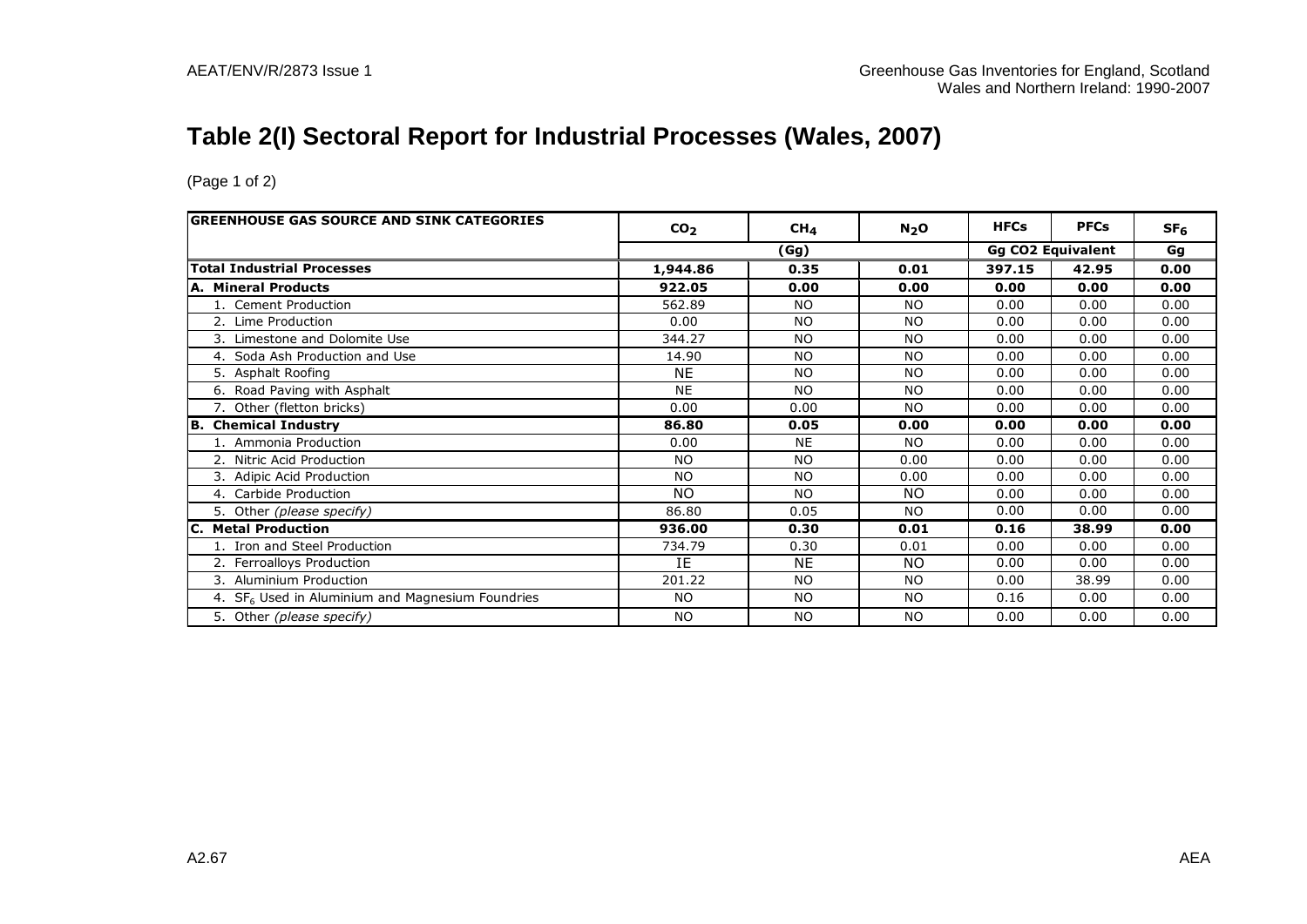## **Table 2(I) Sectoral Report for Industrial Processes (Wales, 2007)**

| <b>GREENHOUSE GAS SOURCE AND SINK CATEGORIES</b> | CO <sub>2</sub> | CH <sub>4</sub> | N <sub>2</sub> O | <b>HFCs</b> | <b>PFCs</b>              | SF <sub>6</sub> |
|--------------------------------------------------|-----------------|-----------------|------------------|-------------|--------------------------|-----------------|
|                                                  |                 | (Gg)            |                  |             | <b>Gg CO2 Equivalent</b> | Gg              |
| <b>Other Production</b><br>ID.                   | 0.00            | 0.00            | 0.00             | 0.00        | 0.00                     | 0.00            |
|                                                  |                 |                 |                  |             |                          |                 |
| 1. Pulp and Paper                                | <b>NO</b>       | <b>NO</b>       | NO.              | 0.00        | 0.00                     | 0.00            |
| 2. Food and Drink $(2)$                          | IE              | <b>NO</b>       | <b>NO</b>        | 0.00        | 0.00                     | 0.00            |
| <b>E.</b> Production of Halocarbons and $SF6$    | 0.00            | 0.00            | 0.00             | 0.00        | 0.00                     | 0.00            |
| 1. By-product Emissions                          | NO.             | <b>NO</b>       | NO.              | 0.00        | 0.00                     | 0.00            |
| 2. Fugitive Emissions                            | <b>NO</b>       | <b>NO</b>       | <b>NO</b>        | 0.00        | 0.00                     | 0.00            |
| 3. Other (please specify)                        | NO.             | <b>NO</b>       | NO.              | 0.00        | 0.00                     | 0.00            |
| <b>F.</b> Consumption of Halocarbons and $SF6$   | 0.00            | 0.00            | 0.00             | 396.98      | 3.97                     | 0.00            |
| 1. Refrigeration and Air Conditioning Equipment  | NO.             | <b>NO</b>       | NO.              | 210.75      | 0.00                     | 0.00            |
| 2. Foam Blowing                                  | <b>NO</b>       | <b>NO</b>       | NO.              | 20.06       | 0.00                     | 0.00            |
| 3. Fire Extinguishers                            | <b>NO</b>       | <b>NO</b>       | <b>NO</b>        | 9.66        | 0.00                     | 0.00            |
| Aerosols/ Metered Dose Inhalers<br>4.            | <b>NO</b>       | N <sub>O</sub>  | <b>NO</b>        | 147.32      | 0.00                     | 0.00            |
| Solvents<br>5.                                   | <b>NO</b>       | <b>NO</b>       | <b>NO</b>        | 3.44        | 0.00                     | 0.00            |
| Semiconductor Manufacture<br>6.                  | <b>NO</b>       | <b>NO</b>       | <b>NO</b>        | 0.00        | 0.00                     | 0.00            |
| 7. Electrical Equipment                          | N <sub>O</sub>  | <b>NO</b>       | <b>NO</b>        | 0.00        | 0.00                     | 0.00            |
| 8. Other (please specify)                        | NO.             | <b>NO</b>       | NO.              | 5.75        | 3.97                     | 0.00            |
| G. Other (please specify)                        | 0.00            | 0.00            | 0.00             | 0.00        | 0.00                     | 0.00            |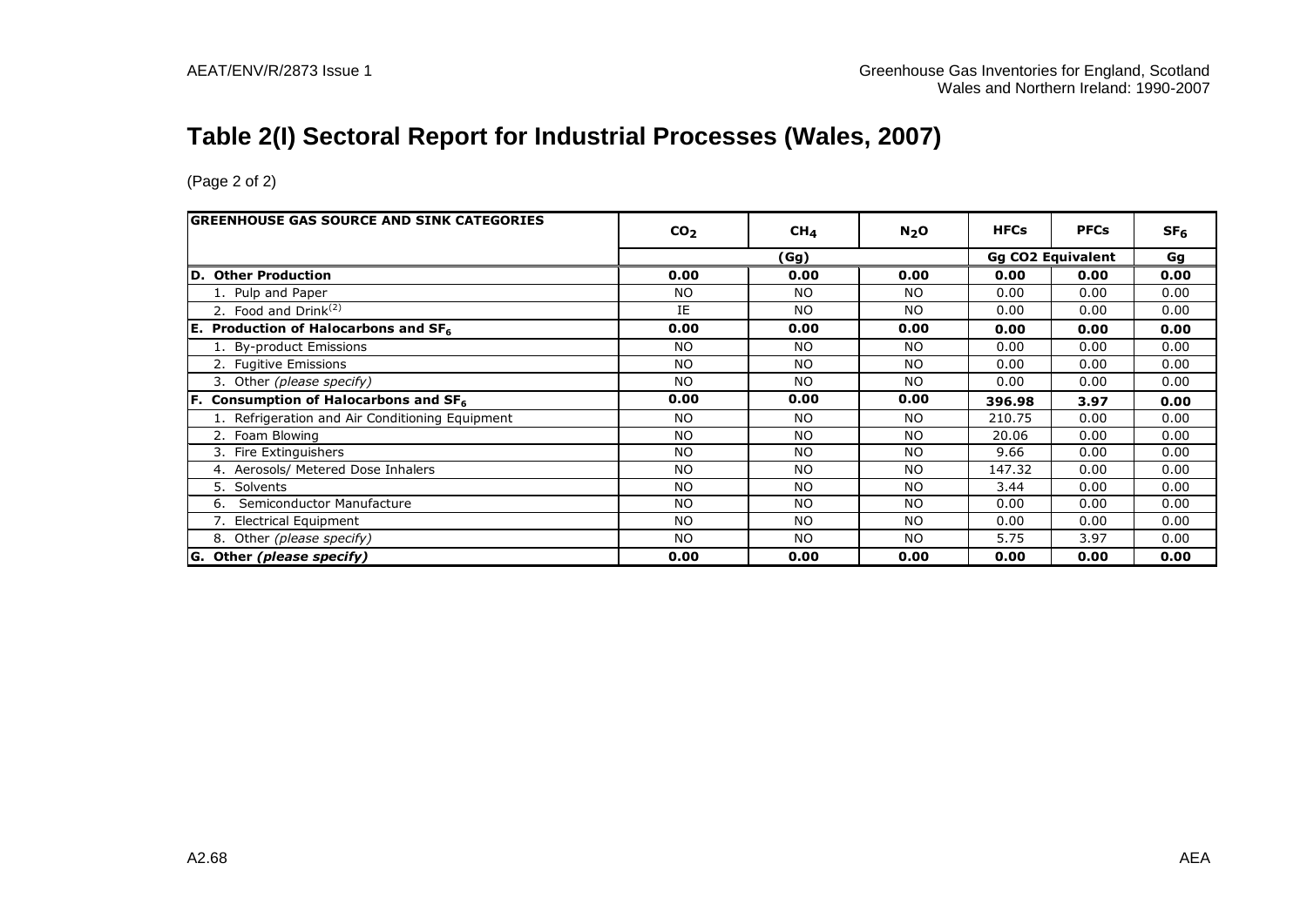# **Table 4 Sectoral Report for Agriculture (Wales, 2007)**

| <b>GREENHOUSE GAS SOURCE AND SINK CATEGORIES</b> |                                | CH <sub>4</sub> | N <sub>2</sub> O |
|--------------------------------------------------|--------------------------------|-----------------|------------------|
|                                                  |                                | (Gg)            |                  |
|                                                  | <b>Total Agriculture</b>       | 120.49          | 7.54             |
|                                                  | <b>A. Enteric Fermentation</b> | 108.82          | 0.00             |
| 1.                                               | Cattle                         | 63.98           | <b>NO</b>        |
| 2.                                               | <b>Buffalo</b>                 | <b>NO</b>       | <b>NO</b>        |
| 3.                                               | Sheep                          | 43.92           | <b>NO</b>        |
| 4.                                               | Goats                          | 0.04            | <b>NO</b>        |
| 5.                                               | Camels and Llamas              | <b>NO</b>       | <b>NO</b>        |
| 6.                                               | Horses                         | 0.83            | <b>NO</b>        |
| 7.                                               | Mules and Asses                | <b>NO</b>       | <b>NO</b>        |
| 8.                                               | Swine                          | 0.04            | <b>NO</b>        |
| 9.                                               | Poultry                        | $\mathbf{0}$    | NO.              |
|                                                  | 10. Other (Deer)               | 0.01            | <b>NO</b>        |
| В.                                               | <b>Manure Management</b>       | 11.67           | 0.49             |
| 1.                                               | Cattle                         | 9.81            | 0.00             |
| 2.                                               | <b>Buffalo</b>                 | NO.             | <b>NO</b>        |
| 3.                                               | Sheep                          | 1.04            | 0.00             |
| 4.                                               | Goats                          | 0.00            | 0.00             |
| 5.                                               | Camels and Llamas              | <b>NO</b>       | NO.              |
| 6.                                               | Horses                         | 0.06            | 0.00             |
| 7.                                               | Mules and Asses                | <b>NO</b>       | <b>NO</b>        |
| 8.                                               | Swine                          | 0.17            | 0.00             |
| 9.                                               | Poultry                        | 0.58            | 0.00             |
| 10.                                              | Other Livestock - Deer         | 0.00            | 0.00             |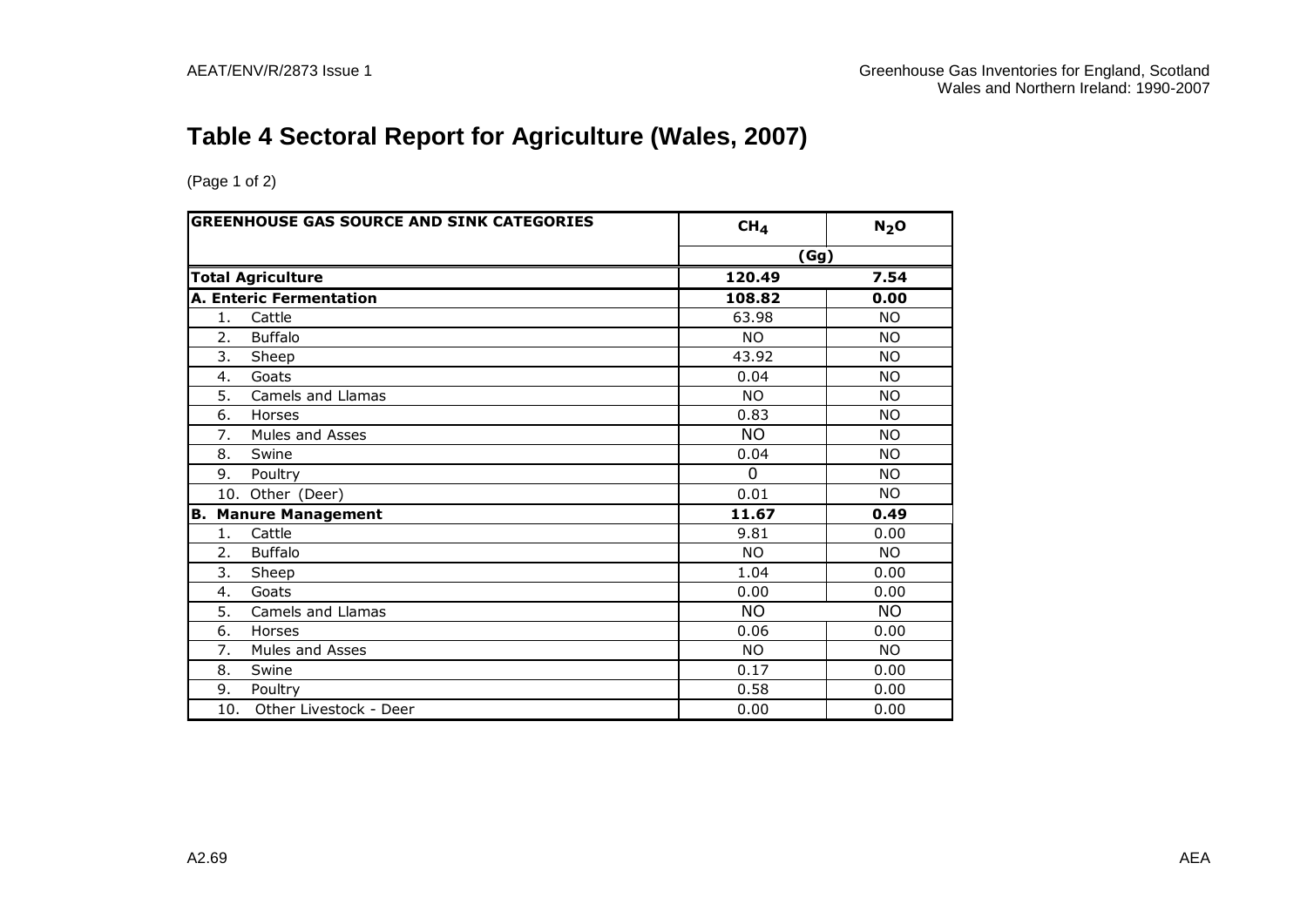# **Table 4 Sectoral Report for Agriculture (Wales, 2007)**

| <b>GREENHOUSE GAS SOURCE AND SINK CATEGORIES</b> | CH <sub>4</sub> | $N2$ O    |
|--------------------------------------------------|-----------------|-----------|
|                                                  | (Gg)            |           |
| <b>Manure Management (continued)</b><br>B.       |                 |           |
| 11. Anaerobic Lagoons                            | NO.             | NO.       |
| 12. Liquid Systems                               | NO.             | 0.01      |
| 13. Solid Storage and Dry Lot                    | NO.             | 0.36      |
| 14. Other AWMS                                   | NO.             | 0.11      |
|                                                  |                 |           |
| <b>C. Rice Cultivation</b>                       | <b>NO</b>       | <b>NO</b> |
| D. Agricultural Soils <sup>(1)</sup>             | <b>NE</b>       | 7.05      |
| <b>E. Prescribed Burning of Savannas</b>         | <b>NO</b>       | NO.       |
| F. Field Burning of Agricultural Residues        | 0.00            | 0.00      |
| 1. Cereals                                       | 0.00            | 0.00      |
| 2. Pulse                                         | NO.             | NO.       |
| 3. Tuber and Root                                | NO.             | NO.       |
| 4. Sugar Cane                                    | NO.             | NO.       |
| 5. Other (Linseed)                               | 0.00            | 0.00      |
| <b>Other</b><br>IG.                              | 0.00            | 0.00      |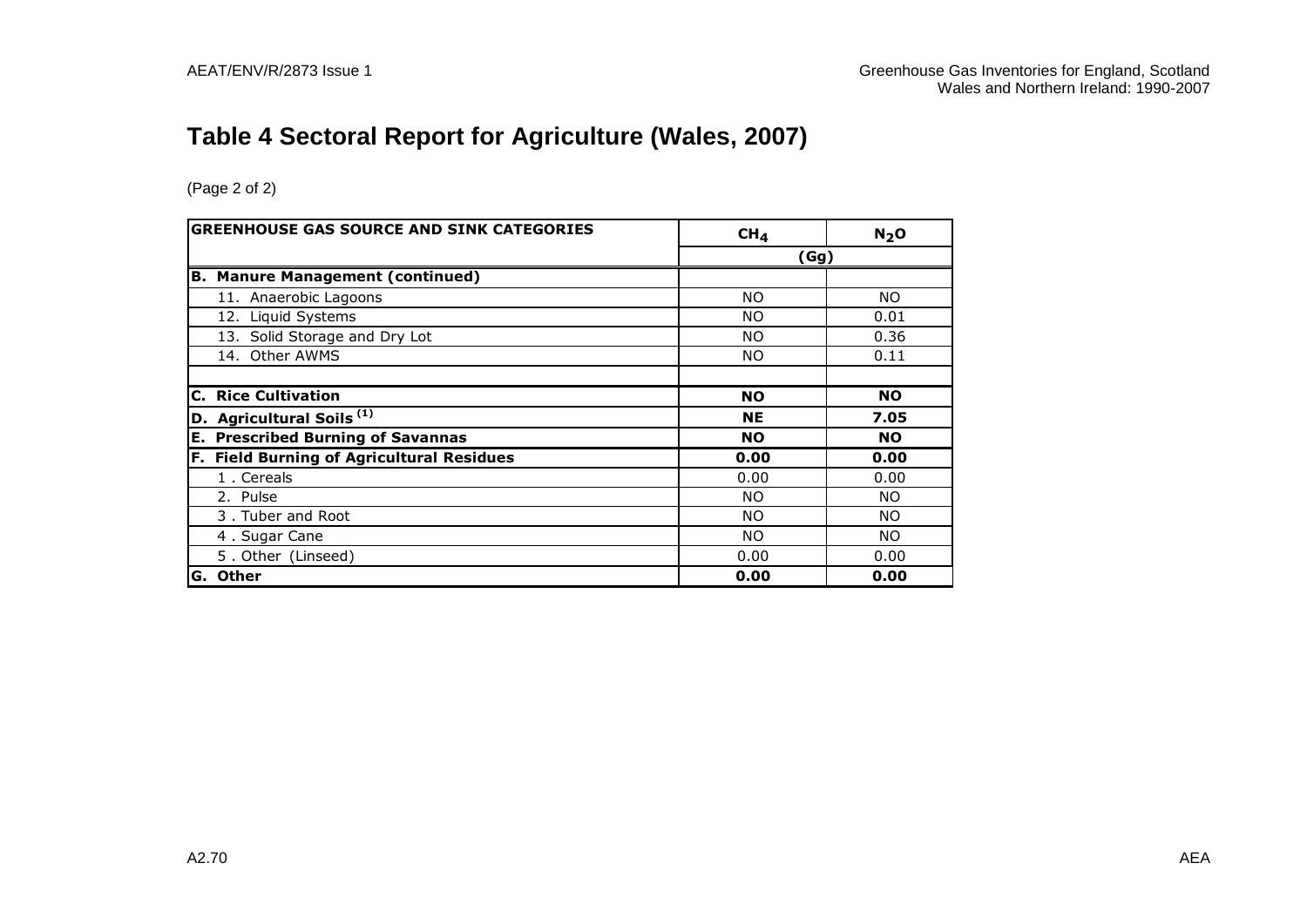# **Table 5 Sectoral Report for Land Use Change and Forestry (Wales, 2007)**

| <b>GREENHOUSE GAS SOURCE AND SINK CATEGORIES</b> | CO <sub>2</sub> | CH <sub>4</sub> | N <sub>2</sub> O |  |
|--------------------------------------------------|-----------------|-----------------|------------------|--|
|                                                  |                 | (Gg)            |                  |  |
| Land-Use Change and Forestry<br>5.               | $-201$          | 0.13            | 0.00             |  |
| A. Forest Land                                   | $-1,411$        | 0.08            | 0.00             |  |
| B. Cropland                                      | 1,050           | 0.00            | 0.00             |  |
| C. Grassland                                     | $-601$          | 0.02            | 0.00             |  |
| D. Wetlands                                      |                 |                 |                  |  |
| E. Settlements                                   | 692             | 0.02            | 0.00             |  |
| F. Other land                                    |                 |                 |                  |  |
| G. Other activities                              | 68              | 0.00            | 0.00             |  |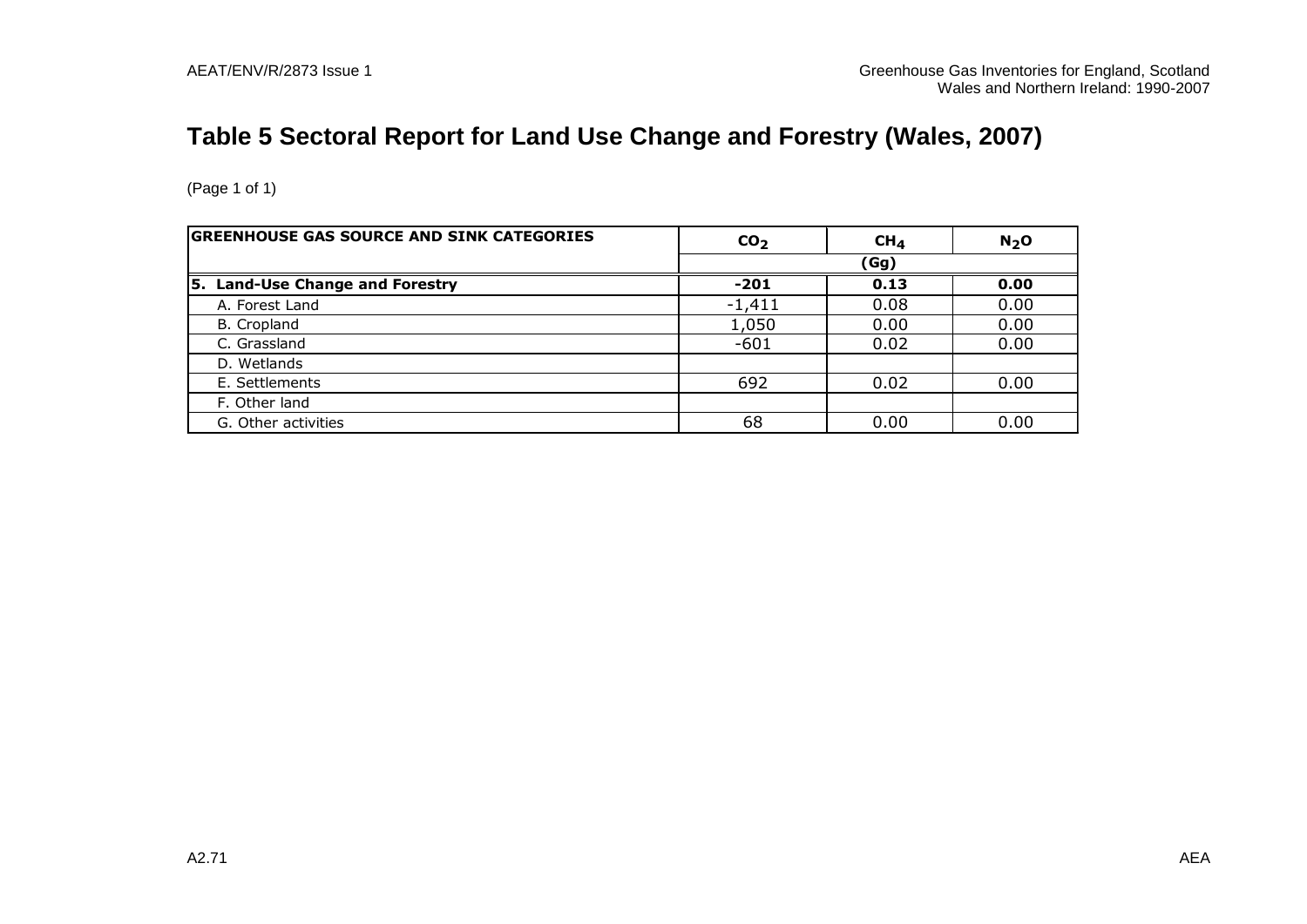# **Table 6 Sectoral Report for Waste (Wales, 2007)**

| <b>GREENHOUSE GAS SOURCE AND SINK CATEGORIES</b> | CO <sub>2</sub> | CH <sub>4</sub> | $N2$ O |
|--------------------------------------------------|-----------------|-----------------|--------|
|                                                  |                 | (Gg)            |        |
| <b>Total Waste</b>                               | 13.09           | 58.69           | 0.20   |
| A. Solid Waste Disposal on Land                  | 0.00            | 57              | 0.00   |
| 1. Managed Waste Disposal on Land                | 0.00            | 57              | 0.00   |
| 2. Unmanaged Waste Disposal Sites                |                 |                 |        |
| 3. Other (please specify)                        |                 |                 |        |
|                                                  |                 |                 |        |
| <b>B. Wastewater Handling</b>                    | 0.00            | 1.87            | 0.20   |
| Industrial Wastewater                            |                 |                 |        |
| 2. Domestic and Commercial Wastewater            | 0.00            | 1.87            | 0.20   |
| 3. Other (please specify)                        |                 |                 |        |
|                                                  |                 |                 |        |
| <b>C.</b> Waste Incineration                     | 13.09           | 0.01            | 0.01   |
| D. Other (please specify)                        |                 |                 |        |
|                                                  |                 |                 |        |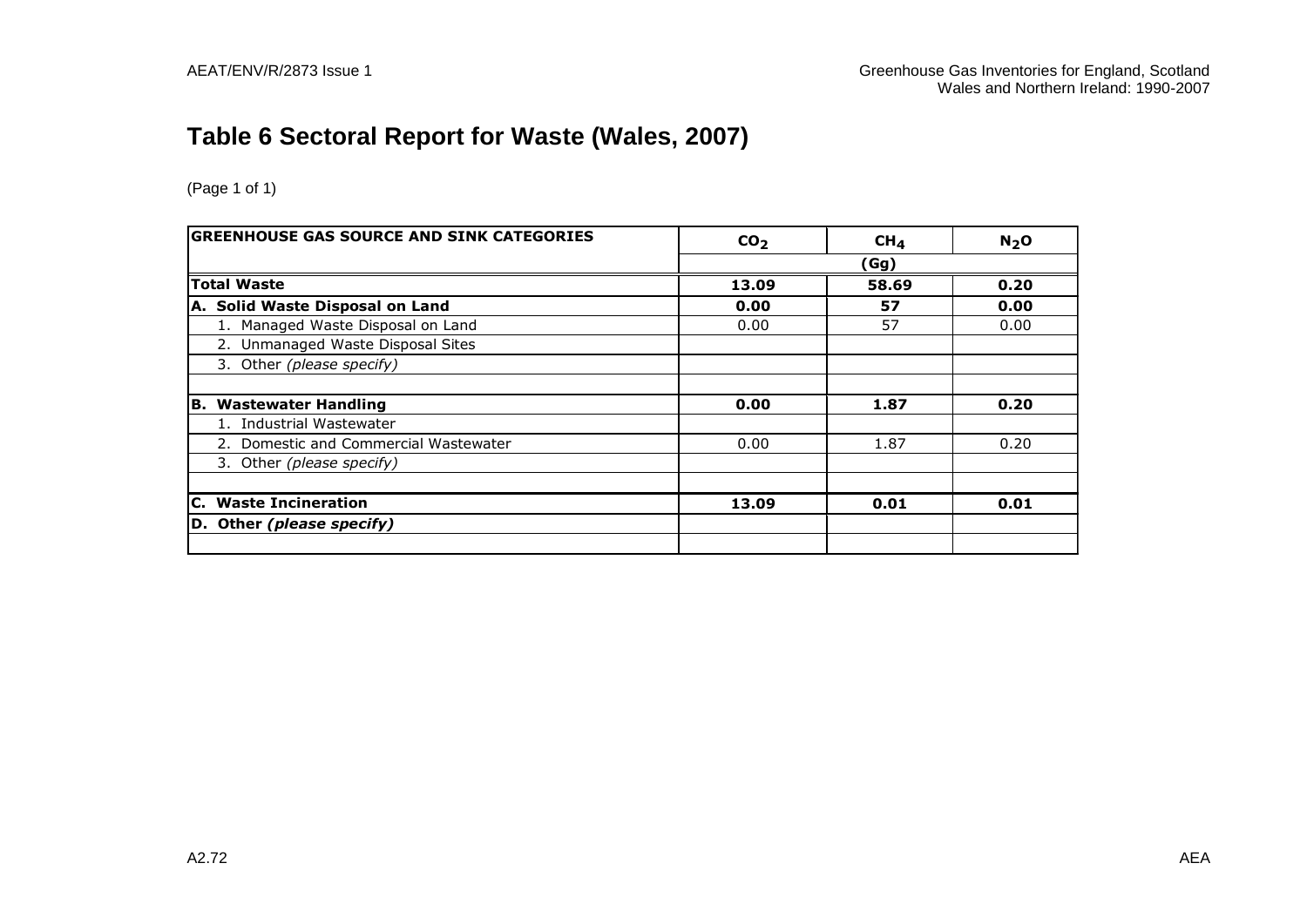## **Table 7A Summary Report for National Greenhouse Gas Inventories (Wales, 2007)**

| <b>GREENHOUSE GAS SOURCE AND SINK CATEGORIES</b> | CO <sub>2</sub> | CH <sub>4</sub> | N <sub>2</sub> O | <b>HFCs</b> | <b>PFCs</b>           | SF <sub>6</sub> |
|--------------------------------------------------|-----------------|-----------------|------------------|-------------|-----------------------|-----------------|
|                                                  |                 | (Gg)            |                  |             | $CO2$ equivalent (Gg) | Gg              |
| <b>Total National Emissions and Removals</b>     | 39,011.26       | 217.94          | 8.83             | 397.15      | 42.95                 | 0.00            |
| 1. Energy                                        | 37,254.64       | 38.28           | 1.07             | 0.00        | 0.00                  | 0.00            |
| A. Fuel Combustion                               | 37,222.69       | 5.98            | 1.07             | 0.00        | 0.00                  | 0.00            |
| 1. Energy Industries                             | 14,820.96       | 0.56            | 0.23             | 0.00        | 0.00                  | 0.00            |
| 2. Manufacturing Industries and Construction     | 10,108.93       | 2.91            | 0.33             | 0.00        | 0.00                  | 0.00            |
| 3. Transport                                     | 6,869.06        | 0.36            | 0.29             | 0.00        | 0.00                  | 0.00            |
| 4. Other Sectors                                 | 5,296.63        | 2.14            | 0.21             | 0.00        | 0.00                  | 0.00            |
| 5. Other                                         | 127.10          | 0.00            | 0.00             | 0.00        | 0.00                  | 0.00            |
| B. Fugitive Emissions from Fuels                 | 31.95           | 32.30           | 0.00             | 0.00        | 0.00                  | 0.00            |
| 1. Solid Fuels                                   | 15.07           | 16.80           | 0.00             | 0.00        | 0.00                  | 0.00            |
| 2. Oil and Natural Gas                           | 16.88           | 15.50           | 0.00             | 0.00        | 0.00                  | 0.00            |
| <b>Industrial Processes</b>                      | 1,944.86        | 0.35            | 0.01             | 397.15      | 42.95                 | 0.00            |
| A. Mineral Products                              | 922.05          | 0.00            | 0.00             | 0.00        | 0.00                  | 0.00            |
| <b>B.</b> Chemical Industry                      | 86.80           | 0.05            | 0.00             | 0.00        | 0.00                  | 0.00            |
| <b>Metal Production</b>                          | 936.00          | 0.30            | 0.01             | 0.16        | 38.99                 | 0.00            |
| D. Other Production <sup>(3)</sup>               | 0.00            | 0.00            | 0.00             | 0.00        | 0.00                  | 0.00            |
| E. Production of Halocarbons and $SF6$           | 0.00            | 0.00            | 0.00             | 0.00        | 0.00                  | 0.00            |
| F. Consumption of Halocarbons and $SF6$          | 0.00            | 0.00            | 0.00             | 396.98      | 3.97                  | 0.00            |
| G. Other                                         | 0.00            | 0.00            | 0.00             | 0.00        | 0.00                  | 0.00            |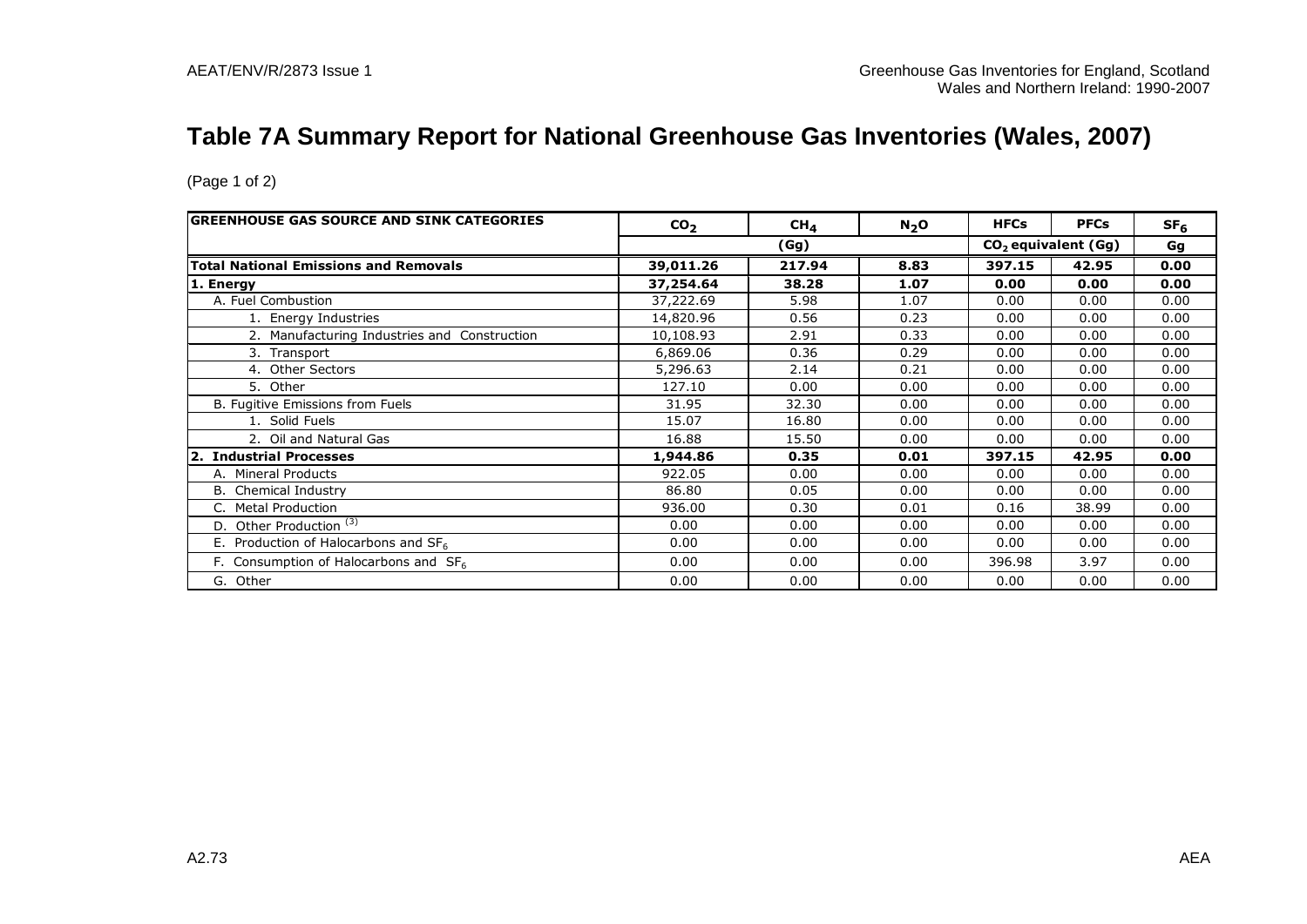## **Table 7A Summary Report for National Greenhouse Gas Inventories (Wales, 2007)**

| GREENHOUSE GAS SOURCE AND SINK CATEGORIES | CO <sub>2</sub> | CH <sub>4</sub> | N <sub>2</sub> O | <b>HFCs</b> | <b>PFCs</b>                     | SF <sub>6</sub> |
|-------------------------------------------|-----------------|-----------------|------------------|-------------|---------------------------------|-----------------|
|                                           |                 | (Gg)            |                  |             | CO <sub>2</sub> equivalent (Gg) | (Gg)            |
| 3. Solvent and Other Product Use          | 0.00            | 0.00            | 0.00             | 0.00        | 0.00                            | 0.00            |
| 4. Agriculture                            | 0.00            | 120.49          | 7.54             | 0.00        | 0.00                            | 0.00            |
| A. Enteric Fermentation                   |                 | 108.82          | 0.00             | 0.00        | 0.00                            | 0.00            |
| B. Manure Management                      |                 | 11.67           | 0.49             | 0.00        | 0.00                            | 0.00            |
| C. Rice Cultivation                       |                 | <b>NO</b>       | <b>NO</b>        | 0.00        | 0.00                            | 0.00            |
| D. Agricultural Soils                     |                 | <b>NE</b>       | 7.05             | 0.00        | 0.00                            | 0.00            |
| E. Prescribed Burning of Savannas         |                 | <b>NO</b>       | <b>NO</b>        | 0.00        | 0.00                            | 0.00            |
| F. Field Burning of Agricultural Residues |                 | 0.00            | 0.00             | 0.00        | 0.00                            | 0.00            |
| G. Other                                  |                 | 0.00            | 0.00             | 0.00        | 0.00                            | 0.00            |
| 5. Land-Use Change and Forestry           | $-201$          | 0.13            | 0.00             | 0.00        | 0.00                            | 0.00            |
| A. Forest Land                            | $-1.411$        | 0.08            | 0.00             |             |                                 |                 |
| B. Cropland                               | 1,050           | 0.00            | 0.00             |             |                                 |                 |
| C. Grassland                              | $-601$          | 0.02            | 0.00             |             |                                 |                 |
| D. Wetlands                               | 0.00            | 0.00            | 0.00             |             |                                 |                 |
| E. Settlements                            | 692             | 0.02            | 0.00             |             |                                 |                 |
| F. Other land                             | 0.00            | 0.00            | 0.00             |             |                                 |                 |
| G. Other activities                       | 67.73           | 0.00            | 0.00             |             |                                 |                 |
| 6. Waste                                  | 13.09           | 58.7            | 0.20             | 0.00        | 0.00                            | 0.00            |
| A. Solid Waste Disposal on Land           | 0.00            | 56.82           | 0.00             | 0.00        | 0.00                            | 0.00            |
| B. Wastewater Handling                    | 0.00            | 1.87            | 0.20             | 0.00        | 0.00                            | 0.00            |
|                                           | 13.09           | 0.01            | 0.01             | 0.00        | 0.00                            | 0.00            |
| $C_{1}$<br>Waste Incineration             |                 |                 |                  |             |                                 |                 |